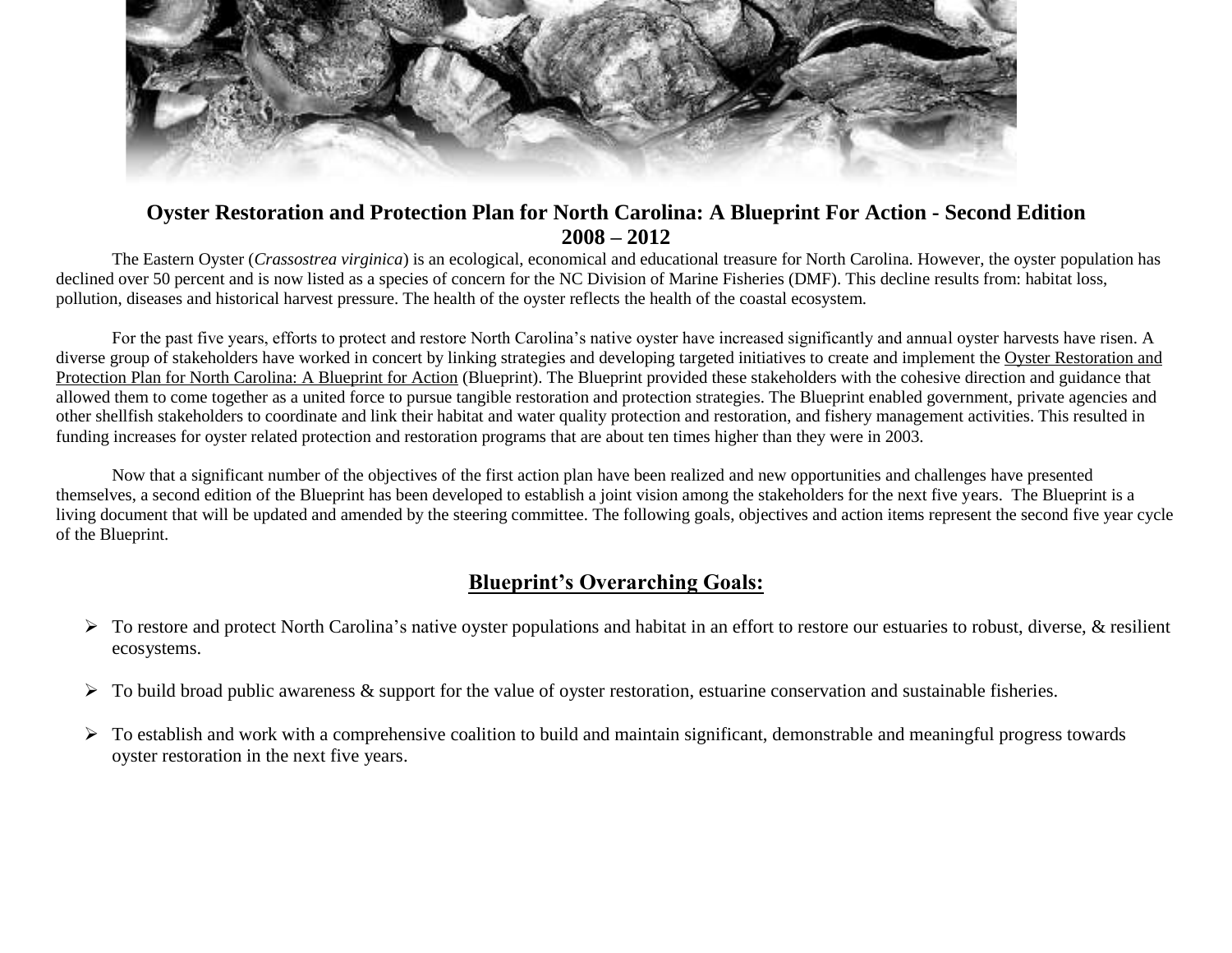| <b>Goals</b>                                                                                                                                                                                | <b>Objectives</b>                                                                                                                                                         | <b>Action Item</b>                                                                                                                                                 | <b>Implementation Plan</b>                                                                                                                                                                                            | Priority-<br>Year | <b>Funding</b><br><b>Needs</b> |
|---------------------------------------------------------------------------------------------------------------------------------------------------------------------------------------------|---------------------------------------------------------------------------------------------------------------------------------------------------------------------------|--------------------------------------------------------------------------------------------------------------------------------------------------------------------|-----------------------------------------------------------------------------------------------------------------------------------------------------------------------------------------------------------------------|-------------------|--------------------------------|
|                                                                                                                                                                                             |                                                                                                                                                                           |                                                                                                                                                                    |                                                                                                                                                                                                                       |                   |                                |
| Goal #1: Engage and<br>lead a comprehensive<br>coalition of partners<br>on a state and federal<br>level to achieve oyster<br>and water quality<br>protection and<br>restoration objectives. | Objective #1.1<br><b>Establish the Shellfish</b><br>Futures Council to<br>provide guidance and<br>leadership to help<br>stimulate the<br>fulfillment of the<br>Blueprint. | 1. Secure approval and support from<br>DENR Secretary for Council,<br>establish membership and operating<br>guidelines, hold meetings, and report<br>findings.     | The Council will work with the<br>Blueprint's steering committee to<br>provide leadership, agency vision, and<br>public participation that will be needed<br>to achieve the goals and objectives of<br>the Blueprint. |                   |                                |
|                                                                                                                                                                                             | Objective #1.2<br>Enhance and maintain<br>the steering committee<br>and to provide<br>leadership to achieve<br>oyster restoration and<br>protection goals.                | 2. Evaluate steering committee<br>membership to ensure key<br>stakeholders and abilities are<br>engaged to advance the Plan.                                       | Include federal and state agencies,<br>conservation organizations, researchers,<br>educators, policy makers, oyster<br>harvesters and growers.                                                                        |                   |                                |
|                                                                                                                                                                                             |                                                                                                                                                                           | 3. Prioritize and implement key<br>objectives and action items from the<br>Blueprint.                                                                              | Ensure the Blueprint is integral to the<br>implementation of other ongoing<br>federal and state sponsored of major<br>coastal environmental planning,<br>management, and protection and<br>restoration initiatives.   |                   |                                |
|                                                                                                                                                                                             |                                                                                                                                                                           | 3. Establish mechanisms to translate<br>the Plan and recommendations to<br>key groups including local<br>governments, the public, and<br>commissions.              | Utilize forums, commission meetings<br>and conferences to engage stakeholders<br>in the Blueprint.                                                                                                                    |                   |                                |
|                                                                                                                                                                                             |                                                                                                                                                                           | 4. Hold meetings of the steering<br>committee as necessary to oversee<br>implementation of the Plan.                                                               | Steering committee meets two times<br>annually                                                                                                                                                                        |                   |                                |
|                                                                                                                                                                                             |                                                                                                                                                                           | 5. Organize and hold biannual oyster<br>summits to review Plan<br>implementation, adjust priorities and<br>implementation, and coordinate<br>actions as necessary. | Utilize fishery forums and other<br>meetings to update stakeholders on the<br>Blueprint's progress.                                                                                                                   |                   |                                |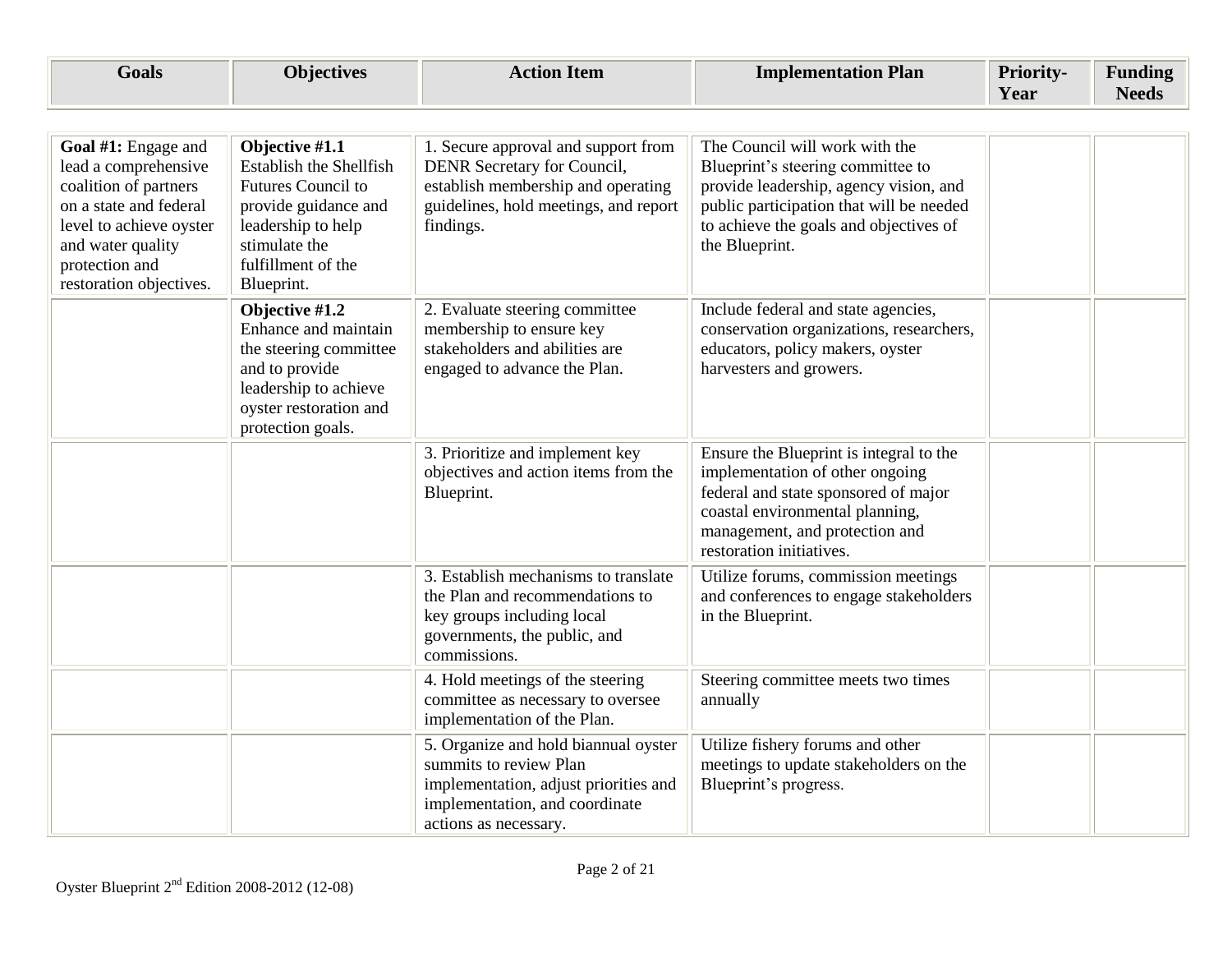| <b>Goals</b>                                                                                                                                                                                | <b>Objectives</b>                                                                                                                                                                                                                  | <b>Action Item</b>                                                                                                                                                                                                                                            | <b>Implementation Plan</b>                                                                                                                                                                                                                   | Priority-<br>Year | <b>Funding</b><br><b>Needs</b> |
|---------------------------------------------------------------------------------------------------------------------------------------------------------------------------------------------|------------------------------------------------------------------------------------------------------------------------------------------------------------------------------------------------------------------------------------|---------------------------------------------------------------------------------------------------------------------------------------------------------------------------------------------------------------------------------------------------------------|----------------------------------------------------------------------------------------------------------------------------------------------------------------------------------------------------------------------------------------------|-------------------|--------------------------------|
|                                                                                                                                                                                             |                                                                                                                                                                                                                                    |                                                                                                                                                                                                                                                               |                                                                                                                                                                                                                                              |                   |                                |
| Goal #2: Protect and<br>restore healthy oyster<br>populations and<br>habitat as a means to<br>improve water quality,<br>provide essential<br>habitat, and support a<br>sustainable fishery. | Objective #2.1<br>Implement the regional<br>recommendations for<br>the identified high<br>priority shellfish<br>growing areas (SGAs)<br>and their watersheds.                                                                      | 1. Work with the regional<br>workgroups to implement the<br>recommended projects and actions<br>for priority oyster growing areas and<br>their watersheds                                                                                                     | Regional workgroups meet annually or<br>as needed to review ongoing and<br>planned projects, coordinate and partner<br>on project and initiatives<br>implementation and planning.                                                            |                   |                                |
|                                                                                                                                                                                             | Objective #2.2<br>Identify and designate<br>oyster habitat and<br>Strategic Habitat<br>Areas, and establish a<br>stock status for oysters<br>in<br>NC.                                                                             | 1. Complete NCDMF substrate<br>mapping and ground truthing to<br>identify existing shell bottom<br>resources and incorporate data into<br>existing data bases and DWQ<br>basinwide plans for use by agencies<br>and the public.                               | Focus efforts on areas which have not<br>been mapped previously,<br>remapping/updating substrate maps in<br>designated high priority areas, and<br>disseminate maps to oyster and coastal<br>habitat restoration/protection<br>stakeholders. |                   |                                |
|                                                                                                                                                                                             |                                                                                                                                                                                                                                    | 2. Identify and designate Strategic<br>Habitat Areas using ecologically<br>based criteria.                                                                                                                                                                    | Conduct SHA evaluation and<br>designation process for Albemarle-<br>Pamlico Sound area, and White Oak<br>and Cape Fear river basins.                                                                                                         |                   |                                |
|                                                                                                                                                                                             |                                                                                                                                                                                                                                    | 3. Conduct a stock status assessment<br>for oysters in NC utilizing substrate<br>mapping                                                                                                                                                                      | Create mechanism to develop a stock<br>status                                                                                                                                                                                                |                   |                                |
|                                                                                                                                                                                             | Objective $#2.3$ Protect<br>oyster habitat by<br>ensuring the adoption<br>of state laws, policies<br>and regulations that<br>support the restoration<br>and conservation of<br>oyster habitat and<br>native oyster<br>populations. | 1. Reduce impacts to oyster habitat<br>from land-use practices and fishing<br>gear effects through improved<br>enforcement, establishment of<br>protective buffers around habitats,<br>and further restriction of mechanical<br>shellfish harvesting. (CHPPs) | Support CHHPs implementation plan<br>and recommendations for regulatory<br>permit review staff and designation of<br>strategic habitat areas.                                                                                                |                   |                                |
|                                                                                                                                                                                             |                                                                                                                                                                                                                                    | 2. Develop and implement a<br>comprehensive coastal marina and                                                                                                                                                                                                | Move DCM/SeaGrant shallow water<br>marina and community boating facility                                                                                                                                                                     |                   |                                |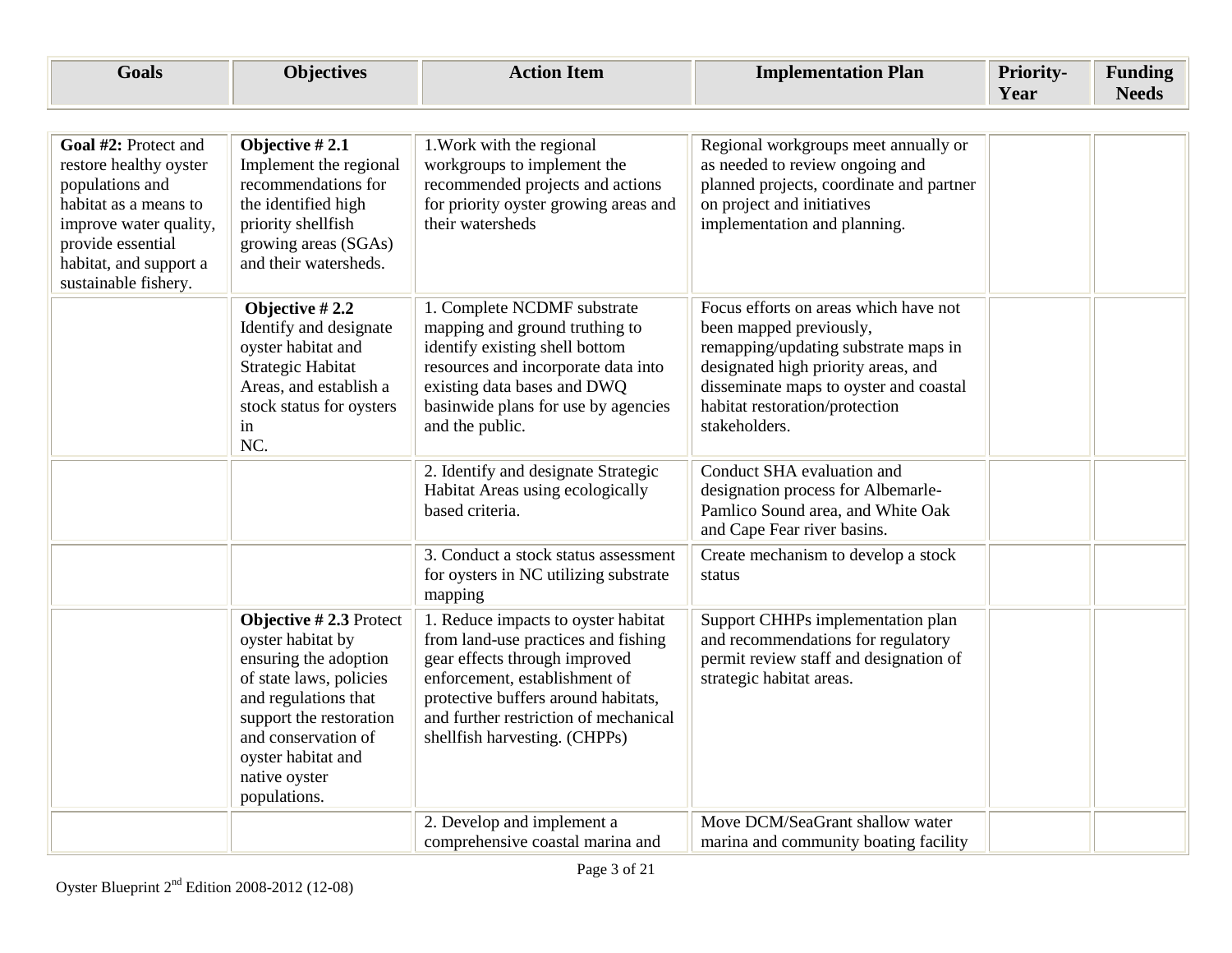| <b>Goals</b> | <b>Objectives</b>                                                                                                                                                             | <b>Action Item</b>                                                                                                                                                                                                                               | <b>Implementation Plan</b>                                                                                                                                                                                                                            | Priority-<br>Year | <b>Funding</b><br><b>Needs</b> |
|--------------|-------------------------------------------------------------------------------------------------------------------------------------------------------------------------------|--------------------------------------------------------------------------------------------------------------------------------------------------------------------------------------------------------------------------------------------------|-------------------------------------------------------------------------------------------------------------------------------------------------------------------------------------------------------------------------------------------------------|-------------------|--------------------------------|
|              |                                                                                                                                                                               | dock management plan and policy to<br>prevent closures of shellfish harvest<br>waters and minimize cumulative<br>impacts on oyster habitat. (CHPPs)                                                                                              | study forward into the<br>development/updating of regulations.<br>Proposed DCM rules prohibiting pier and<br>docking facilities in PNAs with less than 2<br>ft of water at normal water level or nwl at<br>low tide; existing shellfish beds and SAVs |                   |                                |
|              |                                                                                                                                                                               | 3. Reduce and restrict new and<br>maintenance navigation channel<br>dredging projects in SA waters and<br>PNAs to avoid impacts to oyster and<br>other estuarine habitats.                                                                       | Ensure resource agencies have staff and<br>support to review and comment on<br>permits and strengthen regulations.                                                                                                                                    |                   |                                |
|              |                                                                                                                                                                               | 4. Enhance DMF agency habitat<br>alteration permit review capability.                                                                                                                                                                            | One position in each regional office                                                                                                                                                                                                                  |                   |                                |
|              |                                                                                                                                                                               | 5. Ensure protection of shellfish<br>leases from encroachment from land<br>based activities, docks and sills.                                                                                                                                    | Review current leases and statutes and<br>determine if user conflicts are occurring<br>and develop recommendations.                                                                                                                                   |                   |                                |
|              | Objective #2.4<br>Promote and expand<br>the use of natural<br>alternatives to preserve<br>and/or restore estuarine<br>shorelines to protect<br>and restore oyster<br>habitat. | 1. Implement estuarine and public<br>trust shoreline stabilization rules and<br>state and federal permit<br>implementation for use of<br>alternatives, including oyster shell,<br>to vertical shoreline stabilization<br>measures.               | Work with regulators to develop<br>support for living shorelines and<br>estuarine shoreline stakeholders'<br>recommendations, and complete the<br>permit development.                                                                                 |                   |                                |
|              |                                                                                                                                                                               | 2. Develop and promote incentives,<br>contractor and agency training and<br>public information for use of<br>alternatives (as ranked by the<br><b>Estuarine Shoreline Stabilization</b><br>Subcommittee) to vertical shoreline<br>stabilization. |                                                                                                                                                                                                                                                       |                   |                                |
|              |                                                                                                                                                                               | 3. Develop and implement protocols<br>and projects utilizing oyster shell as<br>an alternative to rock or wooden<br>stabilization structures to create                                                                                           | Evaluate existing projects and seek<br>opportunities to implement new<br>projects using standardized protocols.                                                                                                                                       |                   |                                |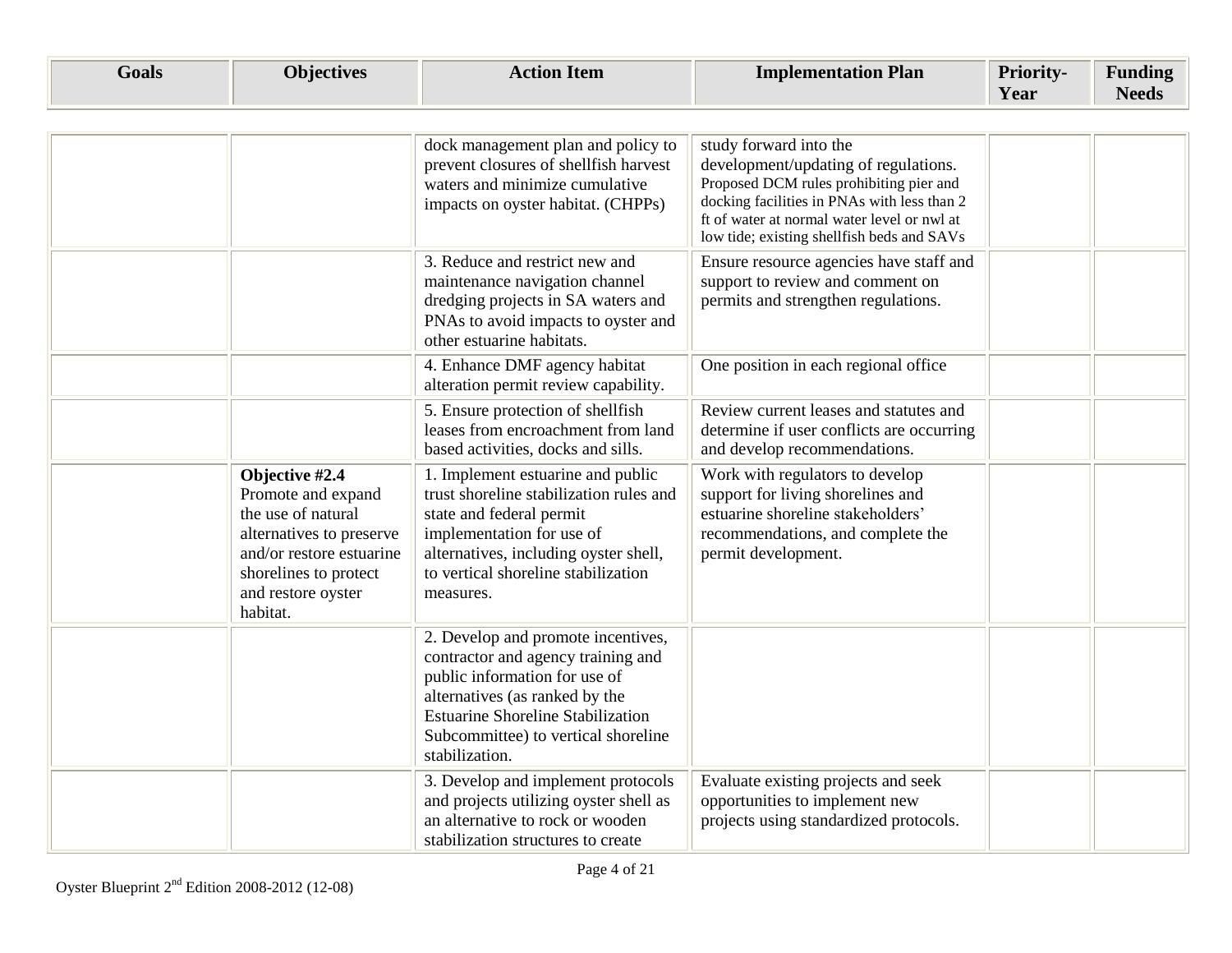| <b>Goals</b> | <b>Objectives</b> | <b>ction Item</b> | Plan<br>Implementation I | <b>Priority-</b> | $\mathbf{r}$<br>$\blacksquare$<br>Funding |
|--------------|-------------------|-------------------|--------------------------|------------------|-------------------------------------------|
|              |                   |                   |                          | Year             | <b>Needs</b>                              |

|                                                                                                                                                                                                                                                                                                                                                                             | "living shorelines" that are effective<br>in stabilizing the shoreline.                                                                                                                                                                                                                                                             |                                                                                                                                                                                                                                                 |  |
|-----------------------------------------------------------------------------------------------------------------------------------------------------------------------------------------------------------------------------------------------------------------------------------------------------------------------------------------------------------------------------|-------------------------------------------------------------------------------------------------------------------------------------------------------------------------------------------------------------------------------------------------------------------------------------------------------------------------------------|-------------------------------------------------------------------------------------------------------------------------------------------------------------------------------------------------------------------------------------------------|--|
| Objective $#2.5$<br>Develop a shellfish<br>research program to<br>guide restoration<br>efforts; quantify key<br>ecological attributes of<br>the native oyster<br>population; the stresses<br>and sources of stress<br>that threaten the native<br>oyster and cause<br>habitat loss; and<br>develop strategies and<br>guidelines to<br>eliminate/mitigate<br>those stresses. | 1. Establish a consortium of<br>researchers to identify and prioritize<br>research needs utilizing appropriate<br>identified research CHPP & Oyster<br>FMP priorities; share data and<br>project results; and coordinate with<br>restoration efforts for regionally<br>based oyster habitat protection and<br>restoration.          | Work with NC SeaGrant to identify<br>shellfish researchers to establish the<br>consortium and develop priorities.                                                                                                                               |  |
|                                                                                                                                                                                                                                                                                                                                                                             | 2. Establish and fully develop the<br>shellfish research hatchery program<br>to: implement prioritized research<br>needs; develop and provide a<br>reliable source of native oyster seed;<br>and determine the level of shellfish<br>hatchery production necessary for<br>shellfish restoration and fishery<br>enhancement efforts. | Create hatchery advisory committee to<br>provide recommendations for shellfish<br>research hatchery implementation at<br>UNCW; establish priorities and<br>operating guidelines and work with<br>sponsoring entities to seek operating<br>funds |  |
|                                                                                                                                                                                                                                                                                                                                                                             | 3. Increase funding to the Shellfish<br>Research Program through N.C Sea<br>Grant Program to support identified<br>research priorities.                                                                                                                                                                                             |                                                                                                                                                                                                                                                 |  |
|                                                                                                                                                                                                                                                                                                                                                                             | 4. Conduct research on regionally<br>specific and appropriate reef design<br>and siting for optimal water quality<br>and habitat functions.                                                                                                                                                                                         | Adopt standardized monitoring<br>protocols and ensure restoration<br>stakeholders are utilizing them and<br>sharing results                                                                                                                     |  |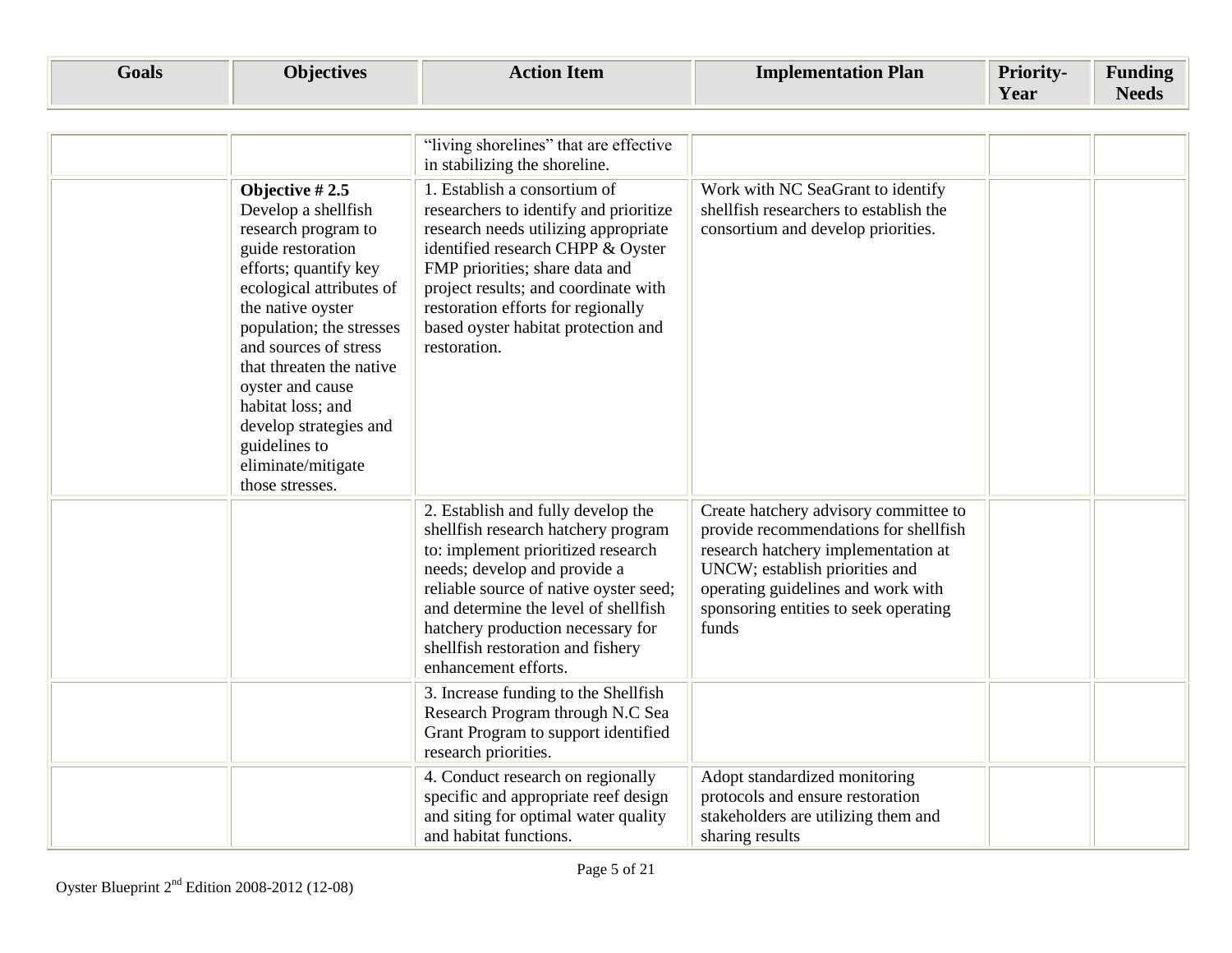| <b>Goals</b> | <b>Objectives</b> | <b>Action Item</b>                                                                                                                                                                                                                                         | <b>Implementation Plan</b>                                                                                                                                                         | <b>Priority-</b><br>Year | <b>Funding</b><br><b>Needs</b> |
|--------------|-------------------|------------------------------------------------------------------------------------------------------------------------------------------------------------------------------------------------------------------------------------------------------------|------------------------------------------------------------------------------------------------------------------------------------------------------------------------------------|--------------------------|--------------------------------|
|              |                   | 5. Conduct larval transport, spatfall<br>timing and hydrodynamic studies to<br>determine benchmarks for larval<br>supply; establishing sanctuaries; and<br>reef siting and seeding efforts.                                                                | Northern - Highest priority for larval<br>transport, hydrodynamic and spatfall<br>studies.<br>Southern & Central - Conduct basin<br>level larval transport and spatfall<br>studies |                          |                                |
|              |                   | 6. Evaluate and develop protocols<br>and estimates for numbers of seed<br>oysters needed for seeding of<br>restoration sites and sanctuaries with<br>remote set spat on shell.                                                                             | Adopt standardized monitoring<br>protocols and ensure restoration<br>stakeholders are utilizing them and<br>sharing results                                                        |                          |                                |
|              |                   | 7. Develop and implement<br>scientifically rigorous standardized<br>monitoring metrics and<br>methodologies to be utilized by all<br>restoration practitioners to evaluate<br>intertidal and subtidal restoration<br>projects.                             | Hold a monitoring workshop for all<br>oyster restoration practitioners in NC to<br>support standardization of protocols<br>and data sharing.                                       |                          |                                |
|              |                   | 8. Utilize the shellfish research<br>hatchery to conduct research on<br>shellfish genetics, genetic selection<br>of disease-resistant native oysters,<br>and develop protocols for the use of<br>regional brood stock and hatchery<br>reared oyster stock. |                                                                                                                                                                                    |                          |                                |
|              |                   | 9. Evaluate the status and level of<br>ecosystem services provided by<br>oysters located in closed waters, to<br>determine if these areas serve as<br>sanctuaries.                                                                                         |                                                                                                                                                                                    |                          |                                |
|              |                   | 10. Rigorously test the potential of<br>using marine limestone in<br>combination with shell and without<br>shell to restore oyster reefs in all                                                                                                            |                                                                                                                                                                                    |                          |                                |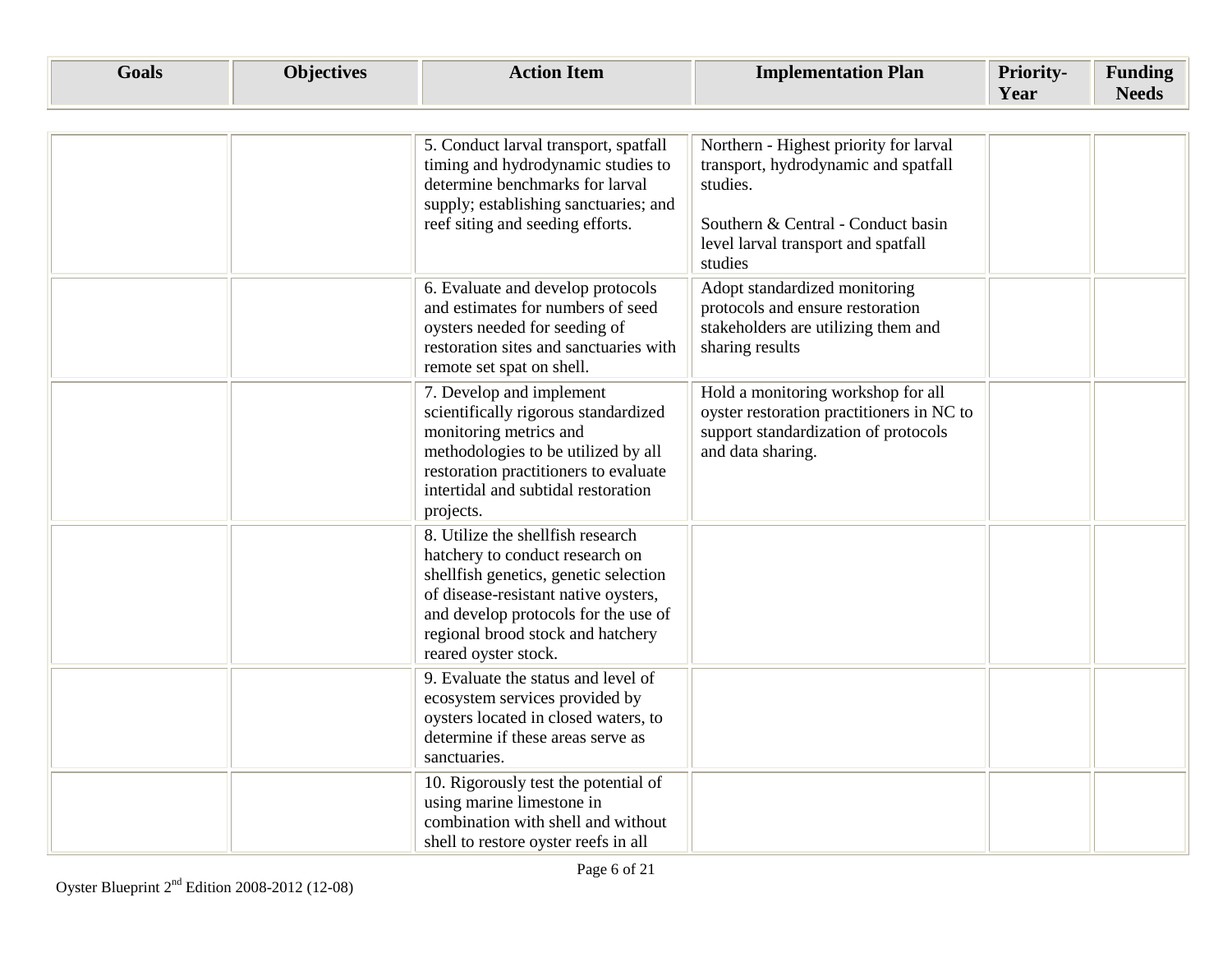| Goals | <b>Objectives</b> | <b>Action Item</b> | <b>Implementation Plan</b> | <b>Priority-</b> | $\mathbf{r}$<br>Funding |
|-------|-------------------|--------------------|----------------------------|------------------|-------------------------|
|       |                   |                    |                            | Year             | <b>Needs</b>            |

|                                                                                                                                                                                                                                                                                                                                          | appropriate areas.                                                                                                                                                                                                                                                                                  |                                                                                                                                                                                                  |  |
|------------------------------------------------------------------------------------------------------------------------------------------------------------------------------------------------------------------------------------------------------------------------------------------------------------------------------------------|-----------------------------------------------------------------------------------------------------------------------------------------------------------------------------------------------------------------------------------------------------------------------------------------------------|--------------------------------------------------------------------------------------------------------------------------------------------------------------------------------------------------|--|
|                                                                                                                                                                                                                                                                                                                                          | 10. Review the results of the<br>USACE EIS on the proposed<br>introduction of non-native oysters in<br>the Chesapeake Bay; consult with<br>sister states concerning the use of<br>non-native oysters; establish<br>oversight committee and safety for<br>any proposed non-native research in<br>NC. |                                                                                                                                                                                                  |  |
| Objective #2.6<br>Restore a healthy<br>population of native<br>oysters by: focusing,<br>coordinating and<br>expanding restoration<br>activities; developing a<br>state operated oyster<br>hatchery program;<br>establishing new oyster<br>sanctuaries as research<br>indicates; and working<br>with shellfish growers<br>and harvesters. | 1. Expand oyster habitat restoration<br>efforts through the coordination of<br>federal, state, university and<br>conservation organization oyster<br>restoration projects; increased<br>communication and partnerships                                                                              | Hold annual planning meetings for<br>restoration stakeholders to review<br>ongoing and planned projects;<br>coordinate and partner on project and<br>initiatives implementation and<br>planning. |  |
|                                                                                                                                                                                                                                                                                                                                          | 2. Utilize the shellfish research<br>hatchery to develop a reliable source<br>of native oyster seed for oyster<br>restoration and fishery enhancement<br>efforts.                                                                                                                                   | Establish and operate research and<br>restoration hatchery(s).                                                                                                                                   |  |
|                                                                                                                                                                                                                                                                                                                                          | 3. Develop and implement remote<br>setting and seed oyster transport<br>infrastructure necessary to support<br>the hatchery program, DMF and<br>restoration practitioners operations.                                                                                                               | Establish remote setting operations at<br>DMF stockpile sites.                                                                                                                                   |  |
|                                                                                                                                                                                                                                                                                                                                          | 4. Support DMF reef construction in                                                                                                                                                                                                                                                                 |                                                                                                                                                                                                  |  |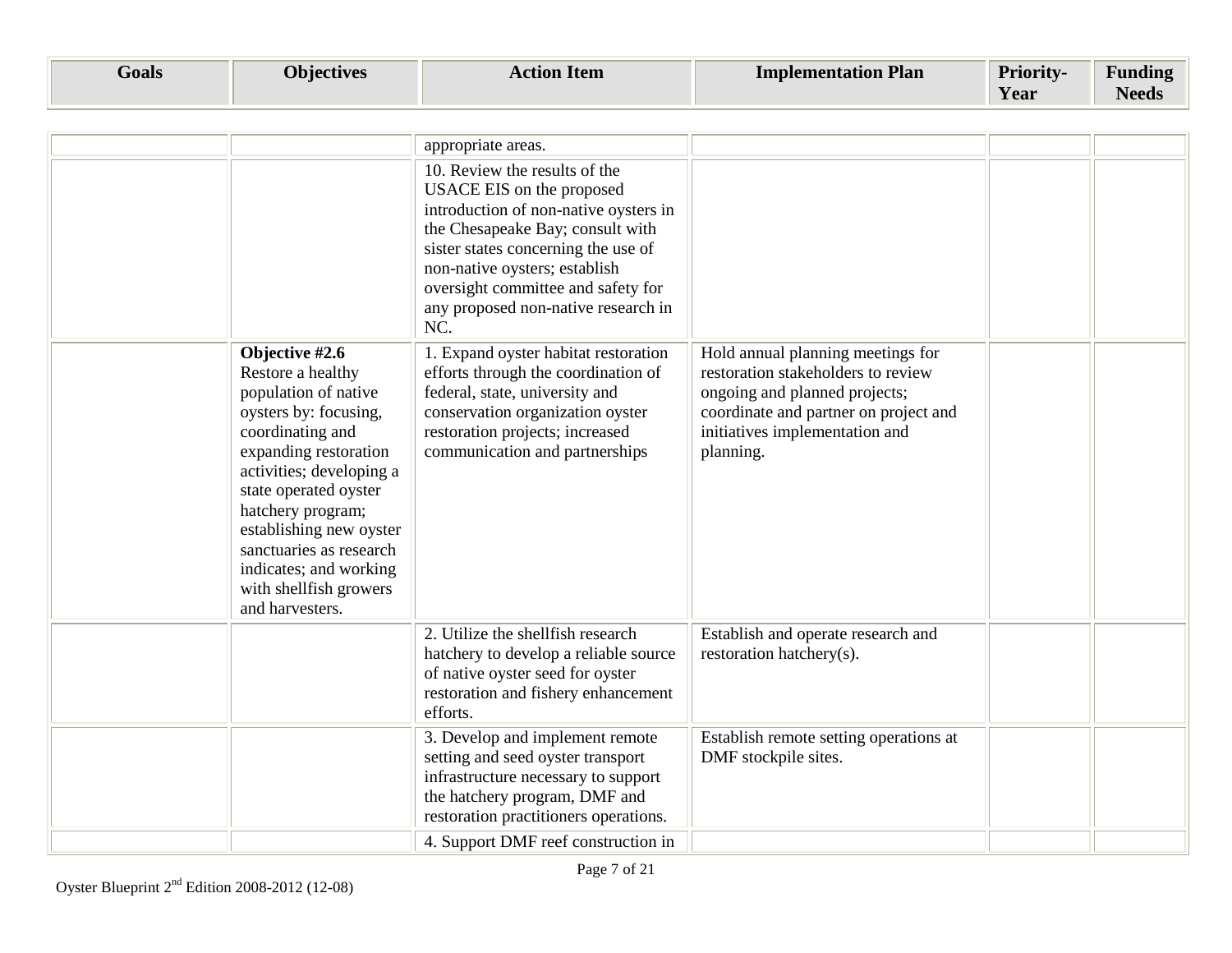| Foals | <b>Phjectives</b> | <b>\ction Item</b> | <b>Implementation Plan</b> | <b>Priority-</b> | $\mathbf{r}$<br>$\mathbf{v}$<br>Funding |
|-------|-------------------|--------------------|----------------------------|------------------|-----------------------------------------|
|       |                   |                    |                            | Year             | $\overline{\phantom{a}}$<br>Needs       |

|                                                                                                                                             |                                                                                                                                                                                         | existing sanctuaries and the creation<br>of new oyster sanctuaries utilizing a<br>regionally appropriate approach.                                                                    |                                                                                                                                                                                                                                                                      |  |
|---------------------------------------------------------------------------------------------------------------------------------------------|-----------------------------------------------------------------------------------------------------------------------------------------------------------------------------------------|---------------------------------------------------------------------------------------------------------------------------------------------------------------------------------------|----------------------------------------------------------------------------------------------------------------------------------------------------------------------------------------------------------------------------------------------------------------------|--|
|                                                                                                                                             |                                                                                                                                                                                         | 5. Increase capabilities for DMF so<br>that 500,000 bushels of cultch<br>material can be planted annually<br>coastwide for restoration and fishery<br>enhancement.                    | Northern: Plant 300,000 bu of cultch<br>material annually; acquire necessary<br>vessels & staff<br>Central: Plant 100,000 bu of cultch<br>material annually<br>South: Plant 100,000 bu of cultch<br>material annually                                                |  |
|                                                                                                                                             |                                                                                                                                                                                         | 6. Establish a consistent and reliable<br>supply of shell and reef material,<br>including a shell retention strategy<br>to ensure adequate source of cultch<br>for restoration needs. |                                                                                                                                                                                                                                                                      |  |
|                                                                                                                                             |                                                                                                                                                                                         | 7. Expand implementation of DMF<br>led shell-recycling initiative<br>statewide; increase public and<br>private participation.                                                         | Northern: Recycle 15,000 bu annually<br>Central: Recycle 5,000 bu annually<br>Southern: Recycle 10,000 bu annually                                                                                                                                                   |  |
|                                                                                                                                             |                                                                                                                                                                                         | 8. Secure strategic sites for<br>stockpiling oysters and deploying<br>large-scale oyster restoration<br>activities.                                                                   | Priorities: Brunswick, New Hanover,<br><b>Pender Counties</b>                                                                                                                                                                                                        |  |
|                                                                                                                                             |                                                                                                                                                                                         | 9. Evaluate the potential of<br>conservation leasing to expand<br>oyster restoration efforts.                                                                                         |                                                                                                                                                                                                                                                                      |  |
| Goal #3: Protect and<br>restore water quality<br>throughout coastal<br>waters and especially<br>near areas designated<br>as oyster habitat. | Objective #3.1<br>Protect water quality in<br>areas suitable for<br>oyster habitat through<br>the reduction of non-<br>point and point source<br>pollution and the<br>implementation of | 1. Implement the regional habitat<br>and water quality recommendations<br>for the identified high priority<br>shellfish growing areas (SGAs) and<br>their watersheds.                 | Southern Region: Shallotte and<br>Lockwood Folly Rivers, Lower Cape<br>Fear River, Masonboro Sound and<br>Creeks, Topsail Sound area, Stump<br>Sound and the New River.<br>Central Region: Queen's Creek and<br>White Oak River, Newport River,<br>North River Area. |  |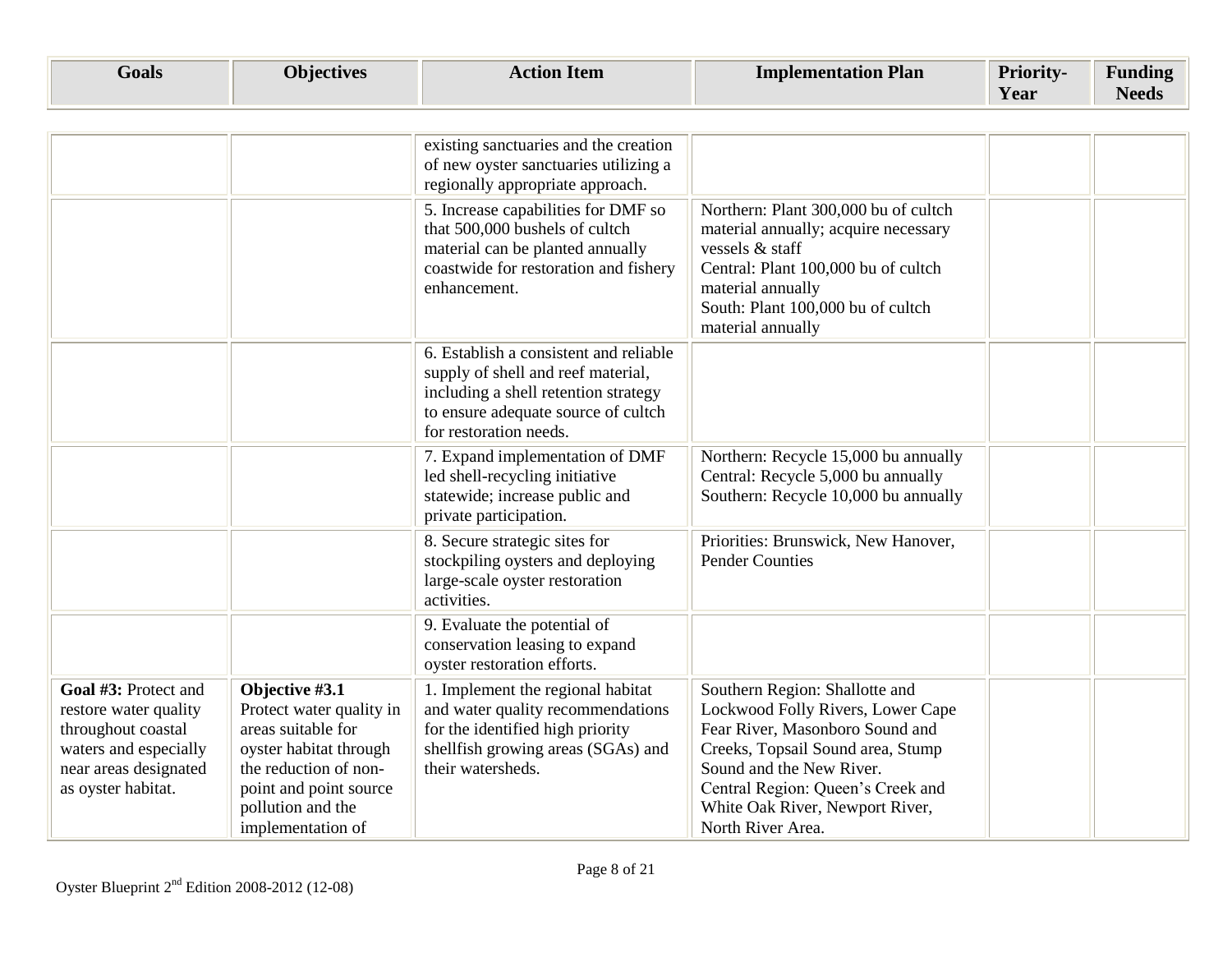| <b>G</b> oals | <b>Objectives</b> | <b>Item</b><br>Actior | <b>Implementation Plan</b> | <b>Priority-</b> | $\overline{\phantom{0}}$<br>Funding |
|---------------|-------------------|-----------------------|----------------------------|------------------|-------------------------------------|
|               |                   |                       |                            | <b>Year</b>      | $\mathbf{r}$<br>Needs               |

| sustainable growth<br>practices. |                                                                                                                                                                                                                                                | Northern Region: Lower Neuse River<br>Area, Swan Quarter, Wysocking Bay,<br>Jones Bay, and Middle Bay                                                                |  |
|----------------------------------|------------------------------------------------------------------------------------------------------------------------------------------------------------------------------------------------------------------------------------------------|----------------------------------------------------------------------------------------------------------------------------------------------------------------------|--|
|                                  | 2. Achieve effective Phase II<br>NPDES stormwater programs in<br>communities subject to the Phase II<br>rules, and ensure stormwater permits<br>protect water quality in the<br>remaining 17 coastal counties not<br>subject to Phase II.      | Promote strong and effective<br>stormwater programs as models; and<br>identify and cultivate local<br>governments willing to volunteer to<br>obtain Phase II permits |  |
|                                  | 3. Ensure effective implementation<br>and enforcement of new coastal<br>stormwater rules                                                                                                                                                       | Prevent further degradation of shellfish<br>waters through effective<br>implementation and full enforcement of<br>stormwater regulations                             |  |
|                                  | 4. Implement NCDOT Field Outfall<br>Inventory Prioritization to identify<br>pollution sources; share info with<br>agencies and prioritize for<br>remediation.                                                                                  |                                                                                                                                                                      |  |
|                                  | 5. Utilize enhanced NCDEH<br><b>Shellfish Sanitation Shoreline</b><br>Survey Methodology to complete<br>updated surveys for all 55 SGAs;<br>map and identify pollution sources;<br>and share data with land-use and<br>water-quality agencies. |                                                                                                                                                                      |  |
|                                  | 6. Continue to phase-out existing<br>outfalls by implementing alternative<br>stormwater management strategies.<br>(CHPPs)                                                                                                                      |                                                                                                                                                                      |  |
|                                  | 7. Reduce point source pollution by<br>identifying all point sources<br>discharges in estuarine waters;<br>increasing inspections of sewage                                                                                                    |                                                                                                                                                                      |  |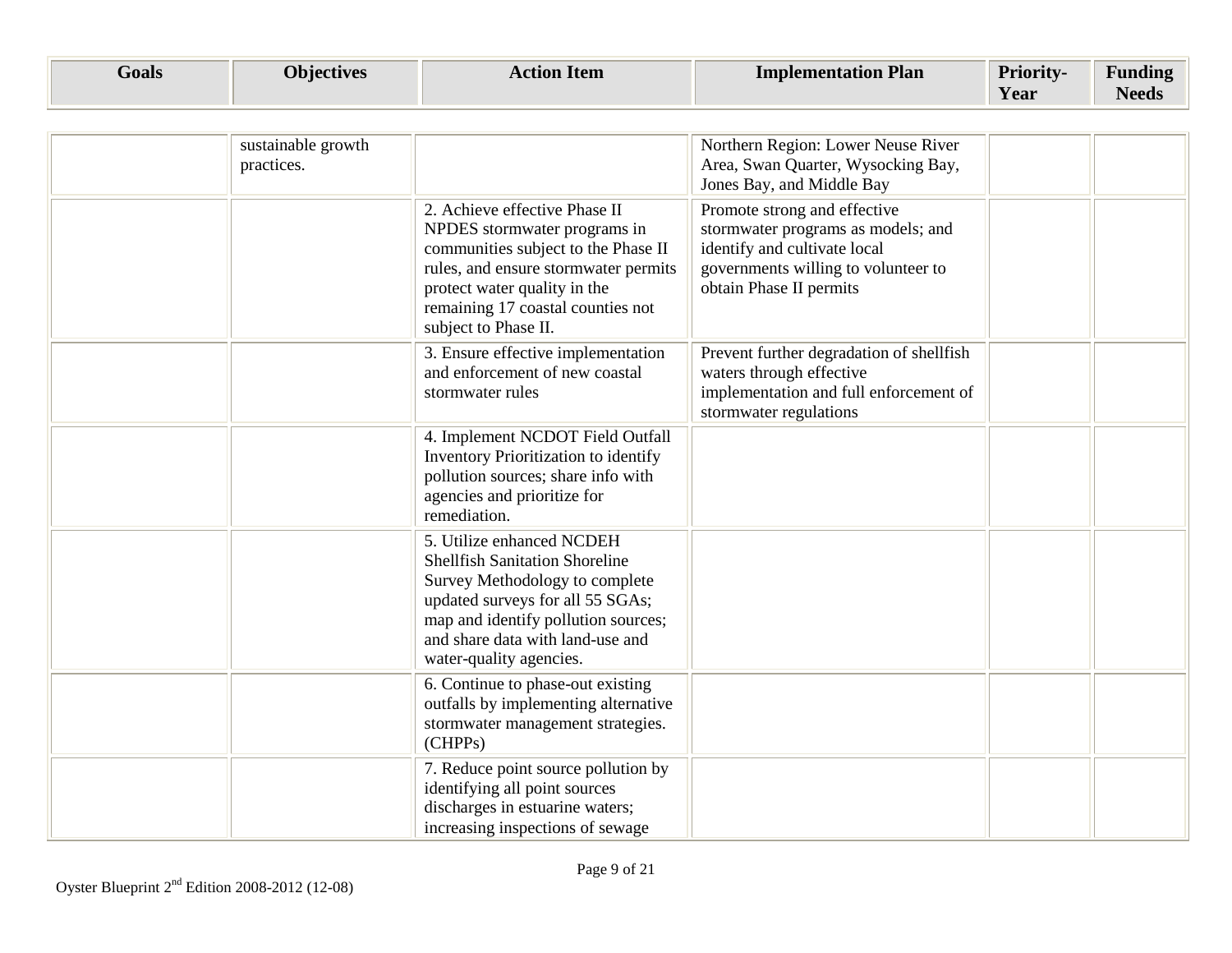| <b>Goals</b> | <b>Objectives</b>                                                                                       | <b>Action Item</b>                                                                                                                                                                                                                                                                                                                 | <b>Implementation Plan</b>                                                                                                                                                                                                                                          | <b>Priority-</b><br>Year | <b>Funding</b><br><b>Needs</b> |
|--------------|---------------------------------------------------------------------------------------------------------|------------------------------------------------------------------------------------------------------------------------------------------------------------------------------------------------------------------------------------------------------------------------------------------------------------------------------------|---------------------------------------------------------------------------------------------------------------------------------------------------------------------------------------------------------------------------------------------------------------------|--------------------------|--------------------------------|
|              |                                                                                                         |                                                                                                                                                                                                                                                                                                                                    |                                                                                                                                                                                                                                                                     |                          |                                |
|              |                                                                                                         | treatment facilities, collection<br>infrastructure, and land disposal<br>sites; providing incentives for<br>upgrading all types of wastewater<br>treatment systems; and encourage<br>land application. (CHPPs).                                                                                                                    |                                                                                                                                                                                                                                                                     |                          |                                |
|              |                                                                                                         | 8. Develop CAMA Land Use Plan<br>template through DCM and CRC for<br>protecting priority shellfish waters<br>and watersheds in urban and non-<br>urban areas; obtain endorsement of<br>LID and WQ standards and<br>amendments to LUPs by DCM;<br>ensure effective CAMA land use<br>plan design, implementation and<br>enforcement. |                                                                                                                                                                                                                                                                     |                          |                                |
|              |                                                                                                         | 9. Develop coastal Low Impact<br>Development manual and<br>ordinances for implementation in the<br>20 coastal counties; and achieve<br>regulatory parity between<br>conventional development and LID<br>techniques.                                                                                                                | <b>Support New Hanover and Brunswick</b><br>counties efforts to develop LID manual<br>and ordinances; work with Onslow and<br>Pender Counties. Utilize SE region's<br>LID efforts to work with central and<br>northeast regions. State LID Manual in<br>development |                          |                                |
|              |                                                                                                         | 10. Work with municipalities and<br>sewer and water authorities and<br>funding agencies to plan proactively<br>to guide use waste water expansion<br>and sewer line extensions to prevent<br>sprawl and increases in non-point<br>source pollution.                                                                                | Work with municipalities and ONSWA.<br>Work WBSWA, NHC/Wilm. and<br>Pender Co utilities.                                                                                                                                                                            |                          |                                |
|              | Objective #3.2<br>Reverse the<br>degradation of habitat<br>and water quality in<br>targeted watersheds, | 1. Utilize EPA/DWQ Costal NPS<br>program 319 Program to identify<br>pollution sources resulting in<br>shellfish closures in impaired and<br>priority waters; implement TMDLs                                                                                                                                                       | Identify and prioritize impaired waters<br>in priority areas for potential 319/<br>TMDL projects: Complete Lockwood<br>Folly River, White Oak River 319<br>projects and TMDL; implement                                                                             |                          |                                |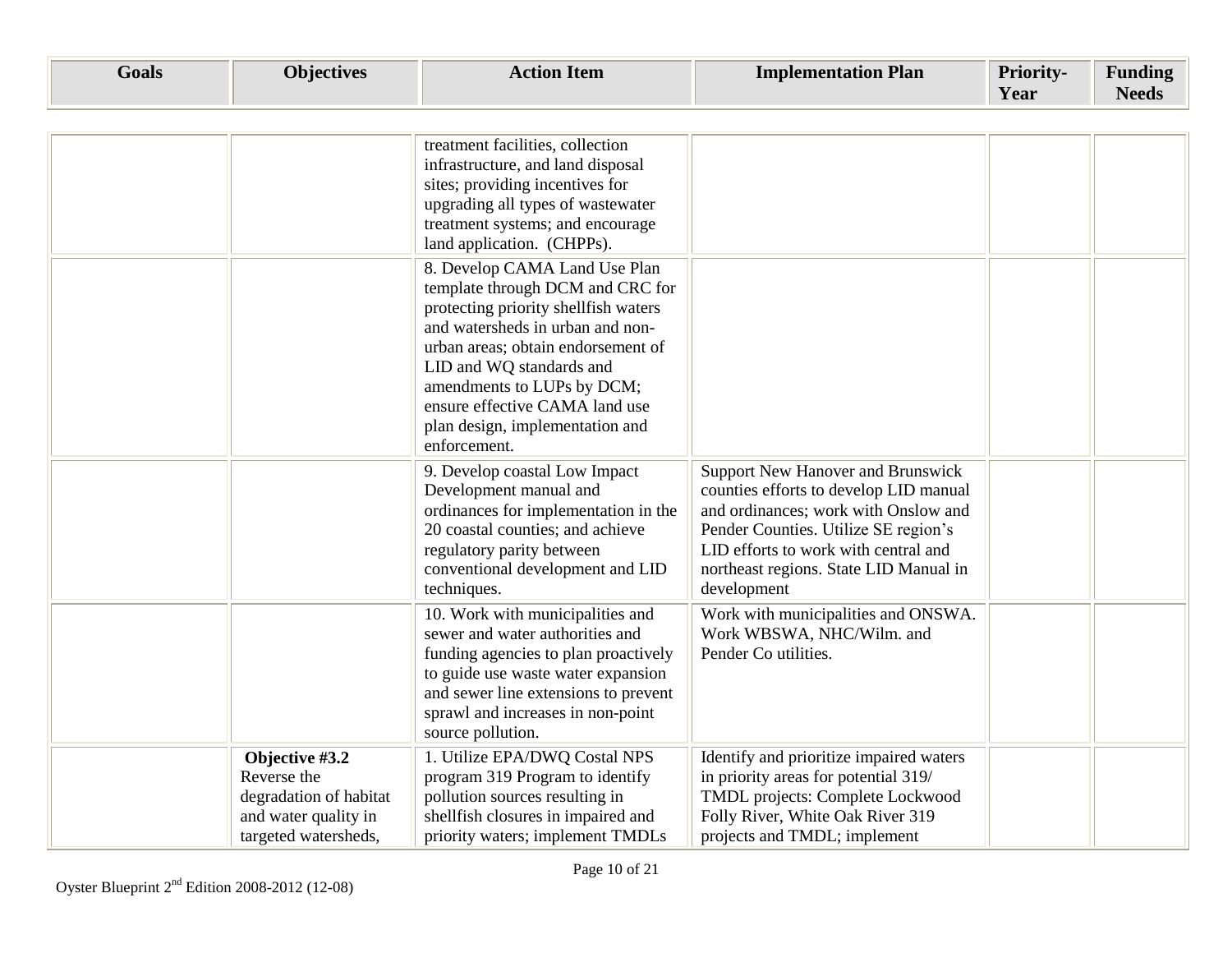| <b>Goals</b> | ╲┓<br>100tivac | . otior -<br><b>Item</b> | <b>Implementation Plan</b> | <b>Priority-</b> | -<br>Funding          |
|--------------|----------------|--------------------------|----------------------------|------------------|-----------------------|
|              |                |                          |                            | Year             | $\mathbf{r}$<br>Needs |

| including shellfish<br>waters. | and restoration plans; and develop a<br>shellfish waters TMDL.                                                                                                                                                                                                                                                                                                       | recommendations.<br>Target Stump Sound impaired waters<br>for 319 project.                                                                                                                                                                                                                                                                 |  |
|--------------------------------|----------------------------------------------------------------------------------------------------------------------------------------------------------------------------------------------------------------------------------------------------------------------------------------------------------------------------------------------------------------------|--------------------------------------------------------------------------------------------------------------------------------------------------------------------------------------------------------------------------------------------------------------------------------------------------------------------------------------------|--|
|                                | 2. Utilize the Soil and Water<br><b>Conservation District Community</b><br>Conservation Assistance Program to<br>implement restoration and retrofit<br>projects.                                                                                                                                                                                                     | Secure support for the Community<br>Conservation Assistance Program and<br>other stormwater discharge<br>identification, removal and retrofit<br>programs so that a significant<br>percentage of stormwater discharges<br>are removed from shellfish waters.                                                                               |  |
|                                | 3. Implement a prioritized and<br>coordinated plan of land acquisition<br>and conservation easements to<br>preserve and restore identified high<br>priority and pristine and threatened<br>watersheds adjacent to productive<br>shellfish growing areas; utilize and<br>link to NC DENR Strategic<br>Conservation Plan, CWMTF, EEP<br>and regional planning efforts. | Northern: Utilize the Albemarle<br>Peninsula Planning project<br>Central: Utilize the Onslow Bight<br>Conservation Forum as a tool to<br>coordinate watershed protection efforts.<br>Southern: Utilize the Onslow Bight<br>Conservation Forum and the Cape Fear<br>Arch initiatives as tools to coordinate<br>watershed protection efforts |  |
|                                | 4. Ensure state land acquisition and<br>conservation programs are<br>adequately funded, and that these<br>programs recognize and prioritize<br>shellfish waters protection and<br>restoration.                                                                                                                                                                       |                                                                                                                                                                                                                                                                                                                                            |  |
|                                | 5. Utilize land retirement: programs<br>like CRP, CREP, and working lands<br>conservation: EQIP, WHIP, WRP                                                                                                                                                                                                                                                           |                                                                                                                                                                                                                                                                                                                                            |  |
|                                | 6. Work with the Ecosystem<br>Enhancement Program to prioritize<br>mitigation in priority shellfish<br>waters' watersheds affected by road<br>building projects, and develop the<br>appropriate mitigation credit.                                                                                                                                                   |                                                                                                                                                                                                                                                                                                                                            |  |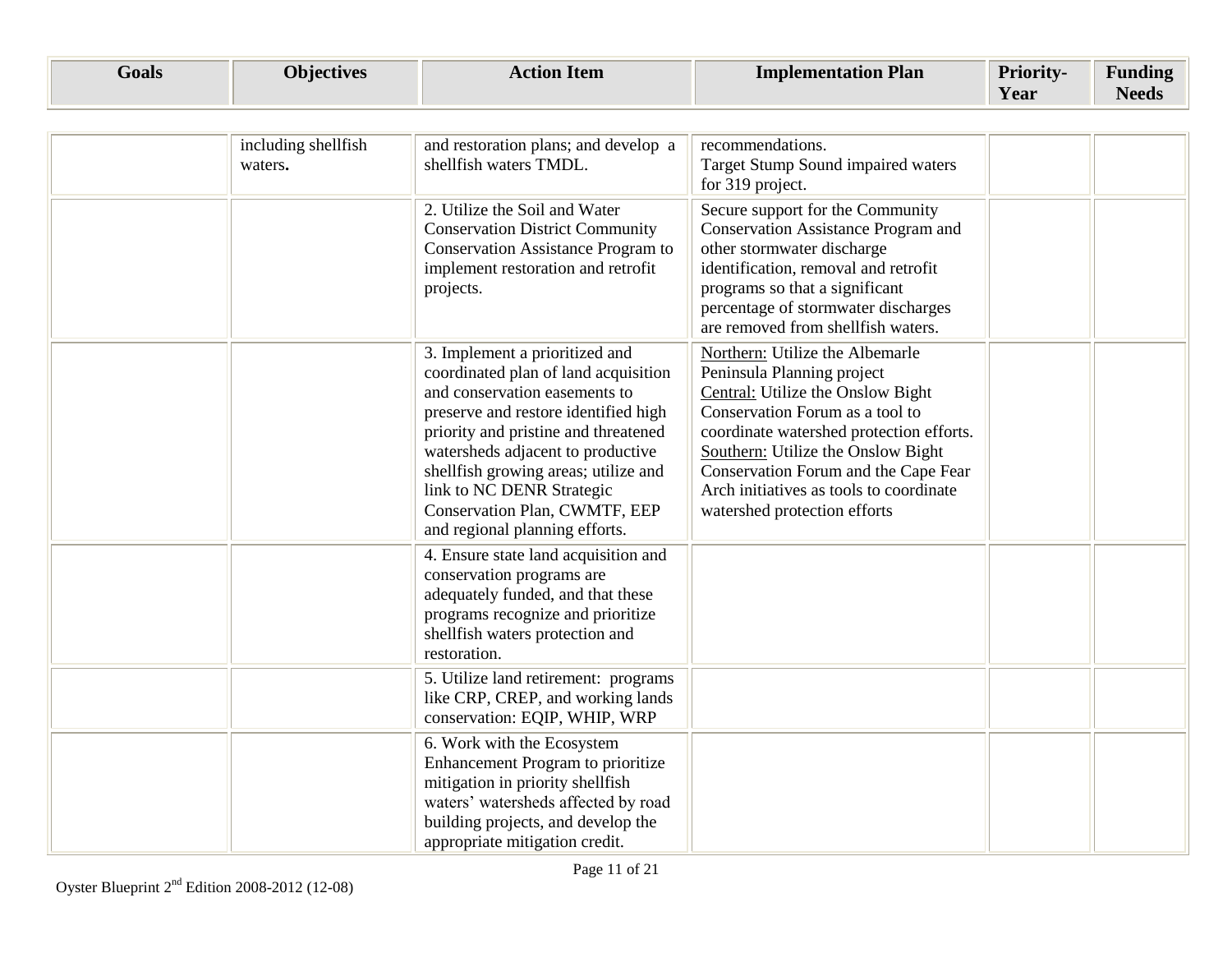| <b>Goals</b> | <b>Objectives</b>                                                                                                                                                                                                                                                              | <b>Action Item</b>                                                                                                                                                                                                                                                                                                                                                                                                      | <b>Implementation Plan</b> | Priority-<br>Year | <b>Funding</b><br><b>Needs</b> |
|--------------|--------------------------------------------------------------------------------------------------------------------------------------------------------------------------------------------------------------------------------------------------------------------------------|-------------------------------------------------------------------------------------------------------------------------------------------------------------------------------------------------------------------------------------------------------------------------------------------------------------------------------------------------------------------------------------------------------------------------|----------------------------|-------------------|--------------------------------|
|              |                                                                                                                                                                                                                                                                                | 7. Identify wetland, stream, tidal<br>creek and other coastal habitat<br>restoration projects to implement<br>resulting in the restoration of water                                                                                                                                                                                                                                                                     |                            |                   |                                |
|              |                                                                                                                                                                                                                                                                                | quality in shellfish waters.<br>8. Improve land-based strategies to<br>reduce non-point pollution and<br>minimize cumulative losses to<br>wetlands and streams through<br>voluntary actions, Best Management<br>Practices (BMPs), and incentives,<br>including: improved methods to<br>reduce sediment pollution; increased<br>on-site infiltration of stormwater,<br>documentation; low-impact<br>development. (CHPPs) |                            |                   |                                |
|              |                                                                                                                                                                                                                                                                                | 9. Seek changes to the state<br>revolving fund criteria that (a) allow<br>stormwater retrofits and (b) do not<br>require the lowest cost method for<br>wastewater projects to allow<br>flexibility for alternative strategies.                                                                                                                                                                                          |                            |                   |                                |
|              | Objective #3.3<br>Enhance enforcement<br>of, and compliance<br>with, Coastal<br><b>Resources Commission</b><br>(CRC), Environmental<br>Management<br>Commission (EMC),<br><b>Sedimentation Control</b><br>Commission, Health<br><b>Services Commission</b><br>(HSC) and Marine | 1. Strengthen DENR enforcement<br>mechanisms, and coordinate<br>rulemaking and enforcement among<br>regulatory commissions and<br>agencies.                                                                                                                                                                                                                                                                             |                            |                   |                                |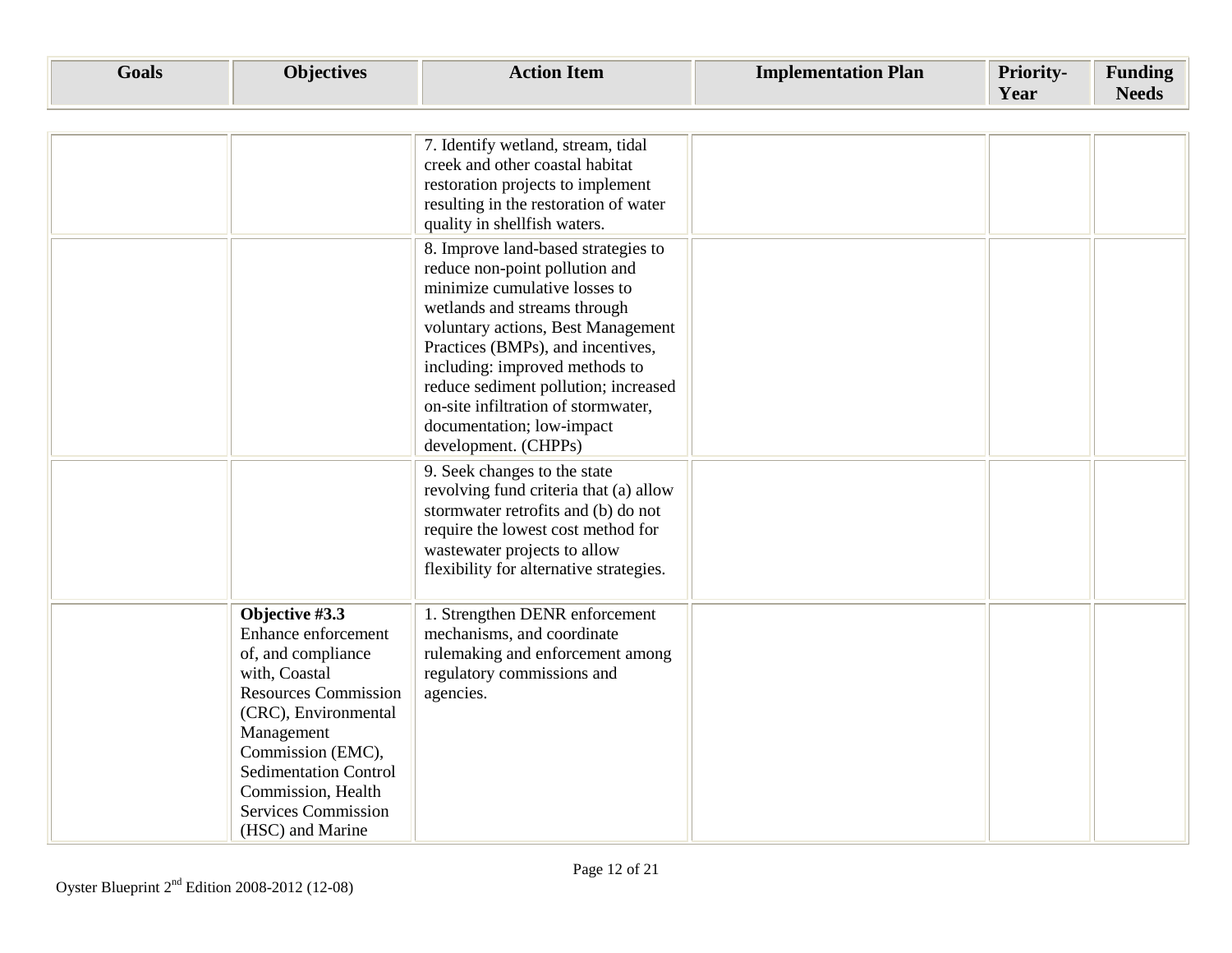| Goals | $\mathbf{u}$<br><i>D</i> iectives | ction Item | <b>Implementation Plan</b> | <b>Priority-</b> | Funding |
|-------|-----------------------------------|------------|----------------------------|------------------|---------|
|       |                                   |            |                            | Year             | ACCAP   |

|                                                             | <b>Fisheries Commission</b><br>(MFC) rules and<br>permit conditions.                                               |                                                                                                                                                                                                                                                                                                            |  |  |
|-------------------------------------------------------------|--------------------------------------------------------------------------------------------------------------------|------------------------------------------------------------------------------------------------------------------------------------------------------------------------------------------------------------------------------------------------------------------------------------------------------------|--|--|
|                                                             |                                                                                                                    | 2. Strengthen enforcement and<br>compliance and increase penalties<br>for NPDES permits for chronic<br>violations of water quality standards.                                                                                                                                                              |  |  |
|                                                             |                                                                                                                    | 3. DENR agencies will develop data<br>sharing processes to enhance<br>proactive planning and permit<br>reviews. Specifically address data<br>types and standards, data sharing<br>standards, definitions, web services,<br>scaling, integration mechanisms,<br>administration, QA/QC, and other<br>issues. |  |  |
| Goal #4: Develop a<br>sustainable native<br>oyster fishery. | Objective #4.1<br>Develop the resources<br>to ensure a sustainable<br>wild and mariculture<br>based oyster fishery | 1. Determine a sustainable level of<br>oyster harvest incorporating a stock<br>status assessment; limits of wild<br>harvest; and the potential and limits<br>of oyster mariculture.                                                                                                                        |  |  |
|                                                             |                                                                                                                    | 2. Create incentives for oyster<br>mariculture and support the<br>transition of wild harvesters into<br>mariculture.                                                                                                                                                                                       |  |  |
|                                                             |                                                                                                                    | 3. Utilize the NCOHP to provide<br>support for oyster mariculture<br>through training and the<br>development of private hatcheries to<br>support oyster mariculture.                                                                                                                                       |  |  |
|                                                             |                                                                                                                    | 4. Support the NC Sea Grant and<br>shellfish research hatchery programs<br>in the development of mariculture<br>BMPs and a training/continuing                                                                                                                                                             |  |  |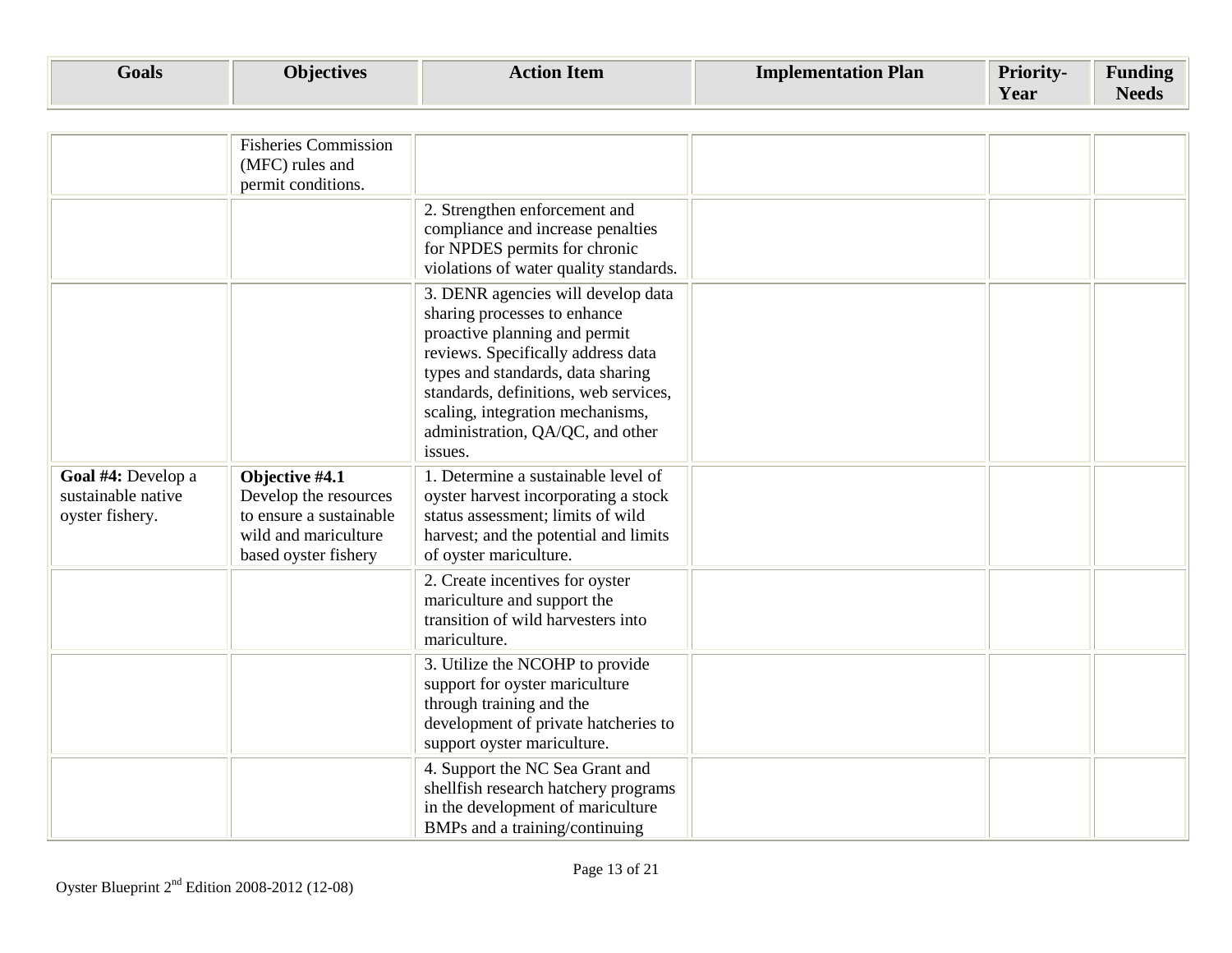| <b>Goals</b> | <b>Objectives</b> | ction.<br><b>Item</b> | <b>Implementation Plan</b> | <b>Priority-</b> | $\blacksquare$        |
|--------------|-------------------|-----------------------|----------------------------|------------------|-----------------------|
|              |                   |                       |                            | Year             | $\mathbf{r}$<br>Needs |

|                                                             | education program.                                                                                                                                                                                                       |  |  |
|-------------------------------------------------------------|--------------------------------------------------------------------------------------------------------------------------------------------------------------------------------------------------------------------------|--|--|
|                                                             | 5. Utilize Community Colleges and<br>H.S. with aquaculture programs and<br>the NC Aquaculture Development<br>Conference & Trade Show to<br>support and increase awareness and<br>involvement in oyster mariculture.      |  |  |
|                                                             | 6. Support the use of NC Sea Grant<br>FRGs and SRGs and the<br>establishment of shellfish industry<br>research program for mariculture<br>purposes.                                                                      |  |  |
|                                                             | 7. Evaluate the need for and<br>implement the restructuring of<br>components of lease system to<br>support mariculture.                                                                                                  |  |  |
|                                                             | 8. Involve oyster growers and<br>harvesters in oyster restoration and<br>protection efforts, including<br>establishing no-take sanctuaries, to<br>increase support for a sustainable<br>fishery of native, wild oysters. |  |  |
| Objective #4.2<br>Ensure a viable market<br>for NC oysters. | 1. Evaluate the current and potential<br>market for NC oysters.                                                                                                                                                          |  |  |
|                                                             | 2. Identify niche markets for<br>sustainable harvest wild oysters and<br>for mariculture oysters.                                                                                                                        |  |  |
|                                                             | 3. Increase public awareness and<br>support for oyster mariculture.                                                                                                                                                      |  |  |
|                                                             | 4. Utilize marketing to support<br>sustainable harvest methods and the<br>conservation and restoration of NC's<br>oysters.                                                                                               |  |  |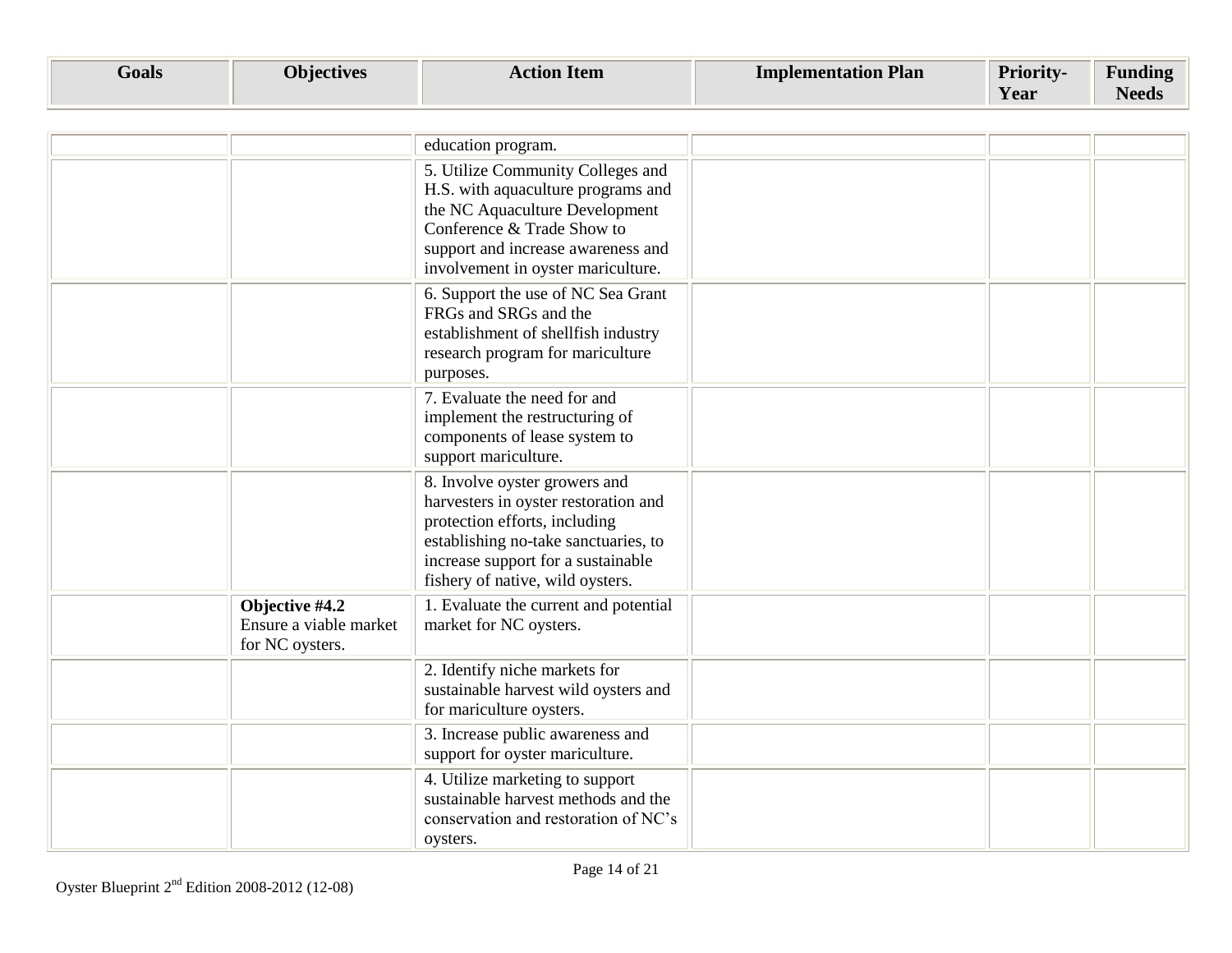| <b>Goals</b>                                                                                                                                                                                                                                                                                                      | <b>Objectives</b>                                                                                                                                                                                                             | <b>Action Item</b>                                                                                                                                                                                                                                                                                                                                                                                                                 | <b>Implementation Plan</b>                                                                                                                                                          | <b>Priority-</b><br>Year | <b>Funding</b><br><b>Needs</b> |
|-------------------------------------------------------------------------------------------------------------------------------------------------------------------------------------------------------------------------------------------------------------------------------------------------------------------|-------------------------------------------------------------------------------------------------------------------------------------------------------------------------------------------------------------------------------|------------------------------------------------------------------------------------------------------------------------------------------------------------------------------------------------------------------------------------------------------------------------------------------------------------------------------------------------------------------------------------------------------------------------------------|-------------------------------------------------------------------------------------------------------------------------------------------------------------------------------------|--------------------------|--------------------------------|
| Goal #5: Increase<br>public awareness of<br>the ecological and<br>economic roles, values<br>and importance of a<br>healthy oyster<br>population, and<br>expand citizen and<br>stakeholder support<br>and participation in<br>the protection and<br>restoration of water<br>quality and oyster<br>habitat efforts. | Objective #5.1<br>Create and disseminate<br>educational resources<br>to engage the public,<br>policy makers and<br>stakeholders in efforts<br>to protect and restore<br>oysters and shellfish<br>waters in North<br>Carolina. | 5. Utilize NC DA&CS seafood<br>marketing program, NC Sea Grant<br>FRG's/SRG's, and NC Restaurants<br>Association to support marketing<br>efforts.<br>1. Enhance educational and outreach<br>efforts; integrate with universities,<br>community colleges, non-profits and<br>others to create a comprehensive $\&$<br>collaborative network of resources,<br>materials and opportunities for<br>students, teachers, and the public. | Create and maintain a comprehensive<br>network of shellfish education and<br>training resources, materials and<br>opportunities available to students,<br>teachers, and the public. |                          |                                |
|                                                                                                                                                                                                                                                                                                                   |                                                                                                                                                                                                                               | 2. Establish teacher training<br>resources, curriculum and<br>workshops; disseminate educational<br>resources for oyster education<br>through partnerships, websites<br>(www.ncoysters.com); and the<br>DENR Office of Env. Educ.<br>3. Develop educational resources to<br>convey the cultural, historical and<br>socio-economic importance of the                                                                                |                                                                                                                                                                                     |                          |                                |
|                                                                                                                                                                                                                                                                                                                   |                                                                                                                                                                                                                               | oyster.<br>4. Develop and convey a consistent<br>message to the public, policy makers<br>and stakeholders focused on the<br>importance of oysters, their<br>restoration and the link to a healthy                                                                                                                                                                                                                                  |                                                                                                                                                                                     |                          |                                |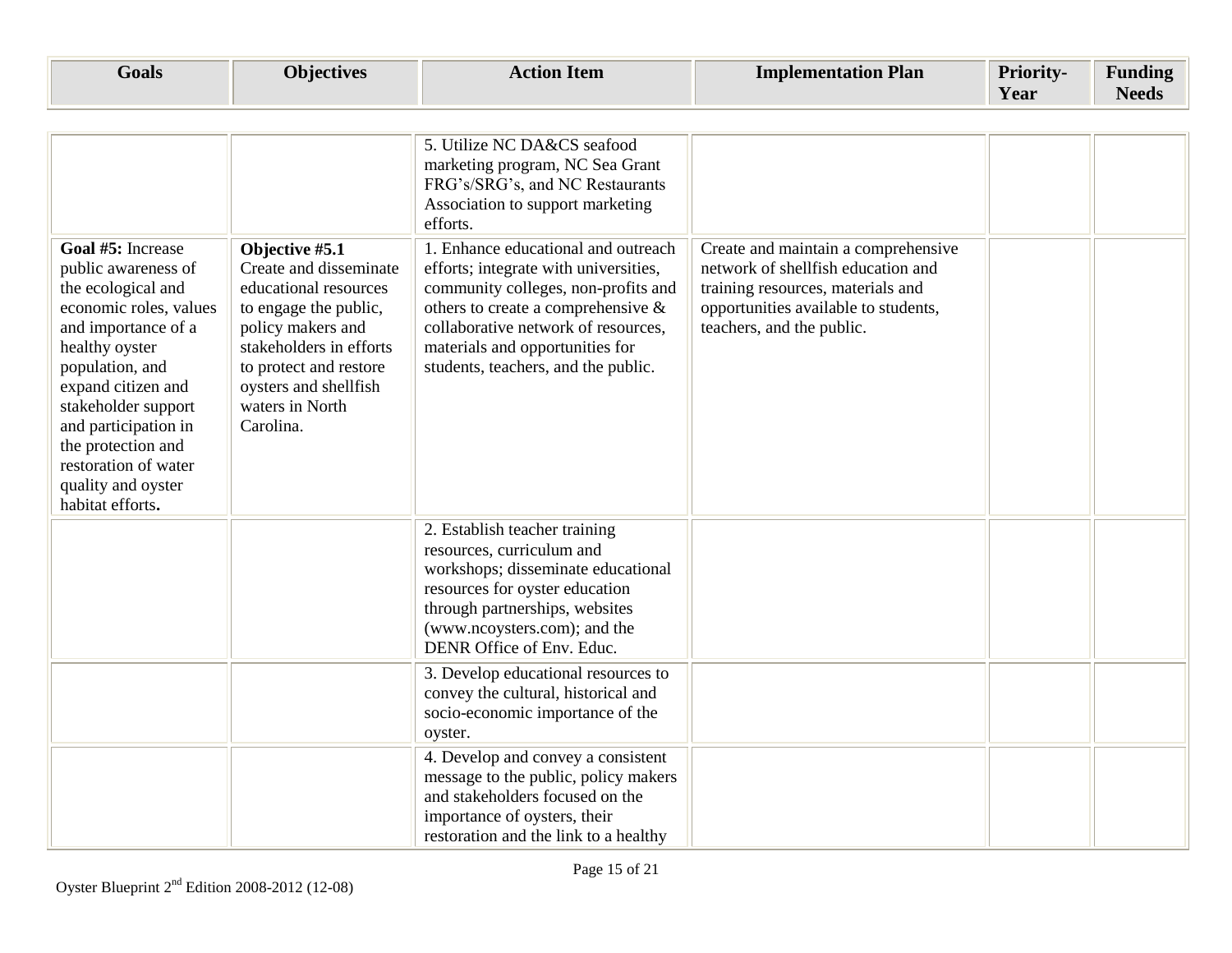| Goals | <b>Objectives</b> | <b>Item</b><br>Action | <b>Plan</b><br>Implementation | <b>Priority-</b> | $\mathbf{r}$<br>$\blacksquare$<br>Funding |
|-------|-------------------|-----------------------|-------------------------------|------------------|-------------------------------------------|
|       |                   |                       |                               | Year             | Needs                                     |

|                                                                                                                                                                                                    | coastal environment.                                                                                                                                                                                                                                                                                                                                       |                                              |  |
|----------------------------------------------------------------------------------------------------------------------------------------------------------------------------------------------------|------------------------------------------------------------------------------------------------------------------------------------------------------------------------------------------------------------------------------------------------------------------------------------------------------------------------------------------------------------|----------------------------------------------|--|
| Objective #5.2<br>Enhance and expand<br>public support for the<br>restoration and<br>protection of water<br>quality and oyster<br>habitat through<br>increased opportunities<br>for participation. | 1. Provide increased opportunities<br>for student, teacher and public<br>participation in protection and<br>restoration activities.                                                                                                                                                                                                                        |                                              |  |
|                                                                                                                                                                                                    | 2. Hold biannual public forums<br>highlighting regional efforts to<br>restore and protect oysters and<br>shellfish waters; opportunities for<br>the public to become involved; and<br>to keep the public and their elected<br>officials informed and excited about<br>positive progress being made to<br>protect and restore oysters in North<br>Carolina. |                                              |  |
|                                                                                                                                                                                                    | 3. Support NC Sea Grant, and DMF<br>programs to engage the public in<br>backyard shellfish gardening, U-<br>dock programs, and utilize the<br>participants for oyster outreach and<br>restoration efforts                                                                                                                                                  |                                              |  |
|                                                                                                                                                                                                    | 4. Greatly increase public outreach,<br>support and participation in the<br>oyster shell-recycling program<br>statewide.                                                                                                                                                                                                                                   | Establish regional volunteer<br>coordinators |  |
|                                                                                                                                                                                                    | 5. Engage motivated citizens and<br>provide opportunities for<br>involvement in water quality and<br>protection efforts.                                                                                                                                                                                                                                   |                                              |  |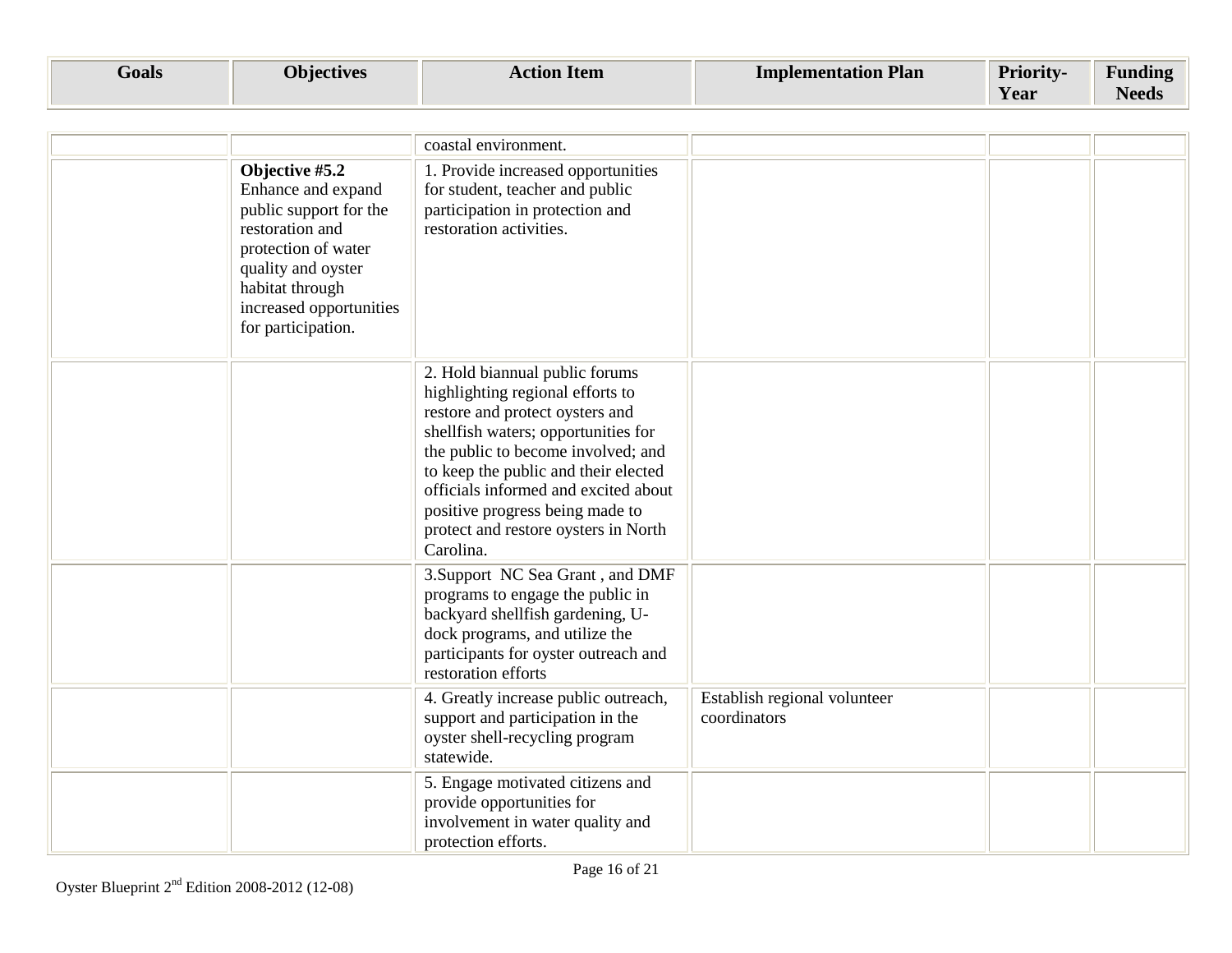| <b>Goals</b>                                                                                                                             | <b>Objectives</b>                                                                                                                                                                                                             | <b>Action Item</b>                                                                                                                                                                                                                                                                                                                                             | <b>Implementation Plan</b>                                                                                                                                                                                                                                                                                                                                                             | Priority-<br>Year | <b>Funding</b><br><b>Needs</b> |
|------------------------------------------------------------------------------------------------------------------------------------------|-------------------------------------------------------------------------------------------------------------------------------------------------------------------------------------------------------------------------------|----------------------------------------------------------------------------------------------------------------------------------------------------------------------------------------------------------------------------------------------------------------------------------------------------------------------------------------------------------------|----------------------------------------------------------------------------------------------------------------------------------------------------------------------------------------------------------------------------------------------------------------------------------------------------------------------------------------------------------------------------------------|-------------------|--------------------------------|
|                                                                                                                                          |                                                                                                                                                                                                                               |                                                                                                                                                                                                                                                                                                                                                                |                                                                                                                                                                                                                                                                                                                                                                                        |                   |                                |
|                                                                                                                                          |                                                                                                                                                                                                                               | 6. Identify outreach needs, develop<br>them and conduct an outreach<br>campaign for the public, using all<br>available agencies and<br>organizations, on the ecological and<br>economic values of oysters, the<br>factors affecting them and the<br>opportunities for public involvement<br>in water quality and oyster habitat<br>protection and restoration. |                                                                                                                                                                                                                                                                                                                                                                                        |                   |                                |
|                                                                                                                                          |                                                                                                                                                                                                                               | 7. Develop a media plan for<br>outreach efforts and conduct<br>periodic press tours to highlight<br>successes, progress of restoration<br>and protection efforts, benefits of<br>oysters, and public involvement.                                                                                                                                              |                                                                                                                                                                                                                                                                                                                                                                                        |                   |                                |
|                                                                                                                                          |                                                                                                                                                                                                                               | 8. Ensure communication occurs<br>among agencies and organizations<br>working on the education and<br>volunteer involvement components.                                                                                                                                                                                                                        |                                                                                                                                                                                                                                                                                                                                                                                        |                   |                                |
|                                                                                                                                          |                                                                                                                                                                                                                               | 9. Facilitate the communication<br>between educators and researchers<br>and other groups so that research<br>efforts are incorporated into public<br>outreach efforts.                                                                                                                                                                                         |                                                                                                                                                                                                                                                                                                                                                                                        |                   |                                |
| Goal # 6: Link and<br>Coordinate Oyster<br>Restoration and<br><b>Protection Plan</b><br>activities to Ongoing<br><b>Planning Efforts</b> | Objective #6.1<br>Make implementation<br>of the Oyster<br>Restoration and<br>Protection Plan integral<br>to accomplishing the<br>objectives of other<br>ongoing major federal<br>and state sponsored<br>coastal environmental | 1. Link the Blueprint to habitat and<br>water quality protection and<br>restoration, and fishery management<br>activities.                                                                                                                                                                                                                                     | Link to: DMF Oyster Fishery<br>Management Plan, Coastal Habitat<br>Protection Plans, Basinwide Water<br>Quality Plans, CAMA Land Use Plans,<br>Albemarle-Pamlico Estuary Program,<br><b>Ecosystem Enhancement Program</b><br>Basinwide Wetlands Restoration Plans,<br>State of North Carolina/ Corps of<br>Engineers Neuse River, Tar River and<br>Pamlico Sound Basins Studies Onslow |                   |                                |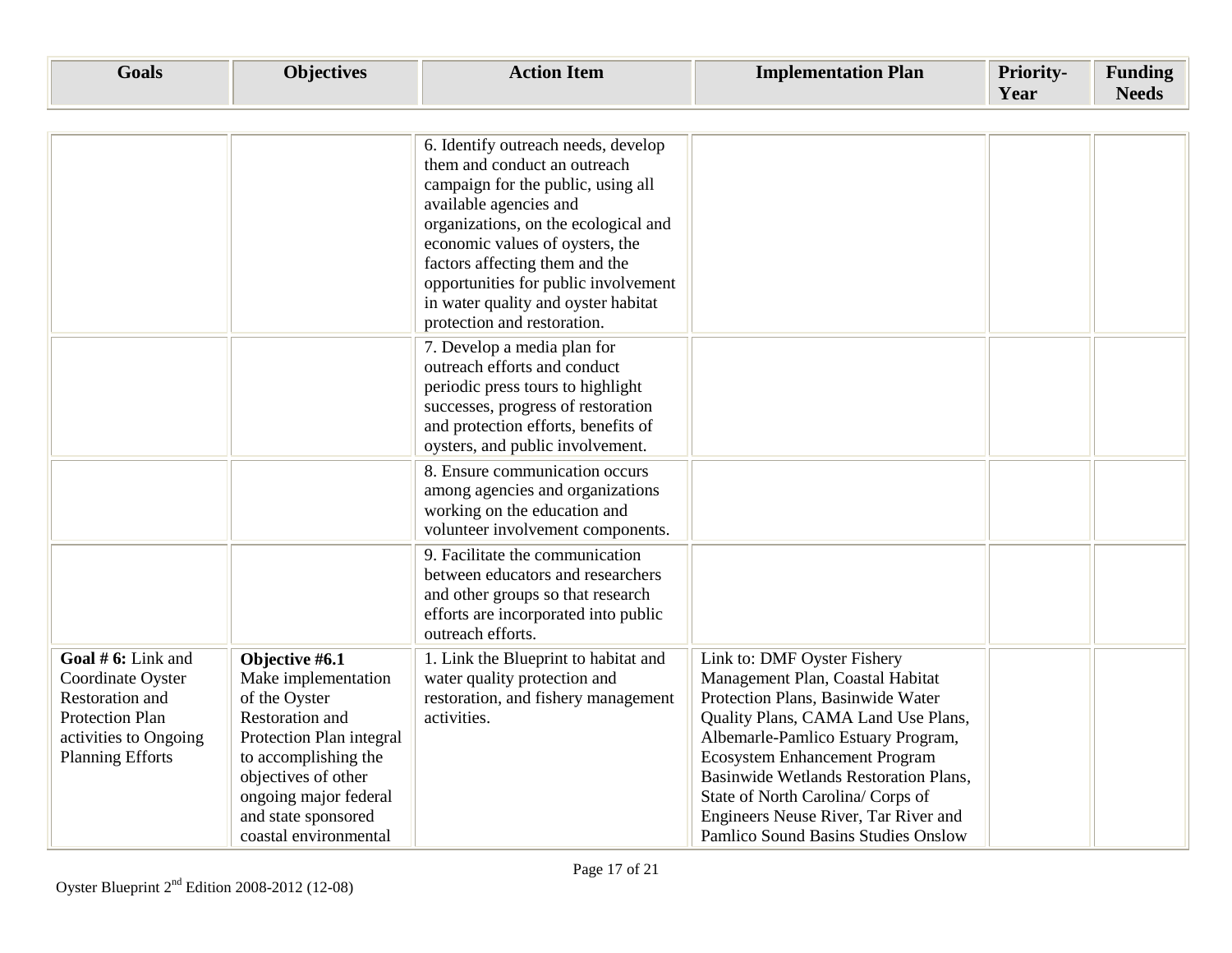| Goals | <b>Objectives</b> | Action Item | <b>Implementation Plan</b> | <b>Priority-</b> | Funding               |
|-------|-------------------|-------------|----------------------------|------------------|-----------------------|
|       |                   |             |                            | Y ear            | $\mathbf{v}$<br>Needs |

|                                                                                                                                                                            | planning initiatives.                                                                                                                                                                          |                                                                                                                                                                                | <b>Bight Conservation Forum and Cape</b><br>Fear Arch initiatives, One North<br>Carolina Naturally, Land for<br>Tomorrow/Horizon 2100, and Sea<br>Grant Strategic Plan. |  |
|----------------------------------------------------------------------------------------------------------------------------------------------------------------------------|------------------------------------------------------------------------------------------------------------------------------------------------------------------------------------------------|--------------------------------------------------------------------------------------------------------------------------------------------------------------------------------|-------------------------------------------------------------------------------------------------------------------------------------------------------------------------|--|
| Goal #7: Secure<br>Funding for Full<br>Implementation of the<br>Goals, Objectives and<br>Actions of the Oyster<br>Restoration and<br>Protection Plan for<br>North Carolina | Objective #7.1<br>Identify and secure<br>funding for the<br>management and<br>operation of the Oyster<br><b>Restoration</b> and<br>Protection Plan and the<br>fulfillment of its<br>objectives | 1. Support efforts to create and<br>introduce state and federal<br>legislative packages to fund<br>identified actions of the Oyster Plan.                                      |                                                                                                                                                                         |  |
|                                                                                                                                                                            |                                                                                                                                                                                                | 2. Obtain funds to support the<br>Shellfish Futures Council and<br>Steering Committee, and to hold<br>Oyster Summits.                                                          |                                                                                                                                                                         |  |
|                                                                                                                                                                            |                                                                                                                                                                                                | 3. Provide funding for expanded<br>oyster habitat restoration programs<br>and a comprehensive oyster research<br>program.                                                      |                                                                                                                                                                         |  |
|                                                                                                                                                                            |                                                                                                                                                                                                | 4. Leverage private and federal<br>funds, i.e. UASCE watershed<br>planning projects to support research<br>and restoration projects.                                           |                                                                                                                                                                         |  |
|                                                                                                                                                                            |                                                                                                                                                                                                | 5. Encourage citizen groups to<br>coordinate with each other and<br>agencies to apply for funding for<br>restoration and protection projects,<br>i.e. 319, NOAA, FWF, FAF, etc |                                                                                                                                                                         |  |
|                                                                                                                                                                            | Objective #7.2<br>Develop strategic                                                                                                                                                            | 1. Improve enforcement mechanism<br>by expanding DENR funding to                                                                                                               |                                                                                                                                                                         |  |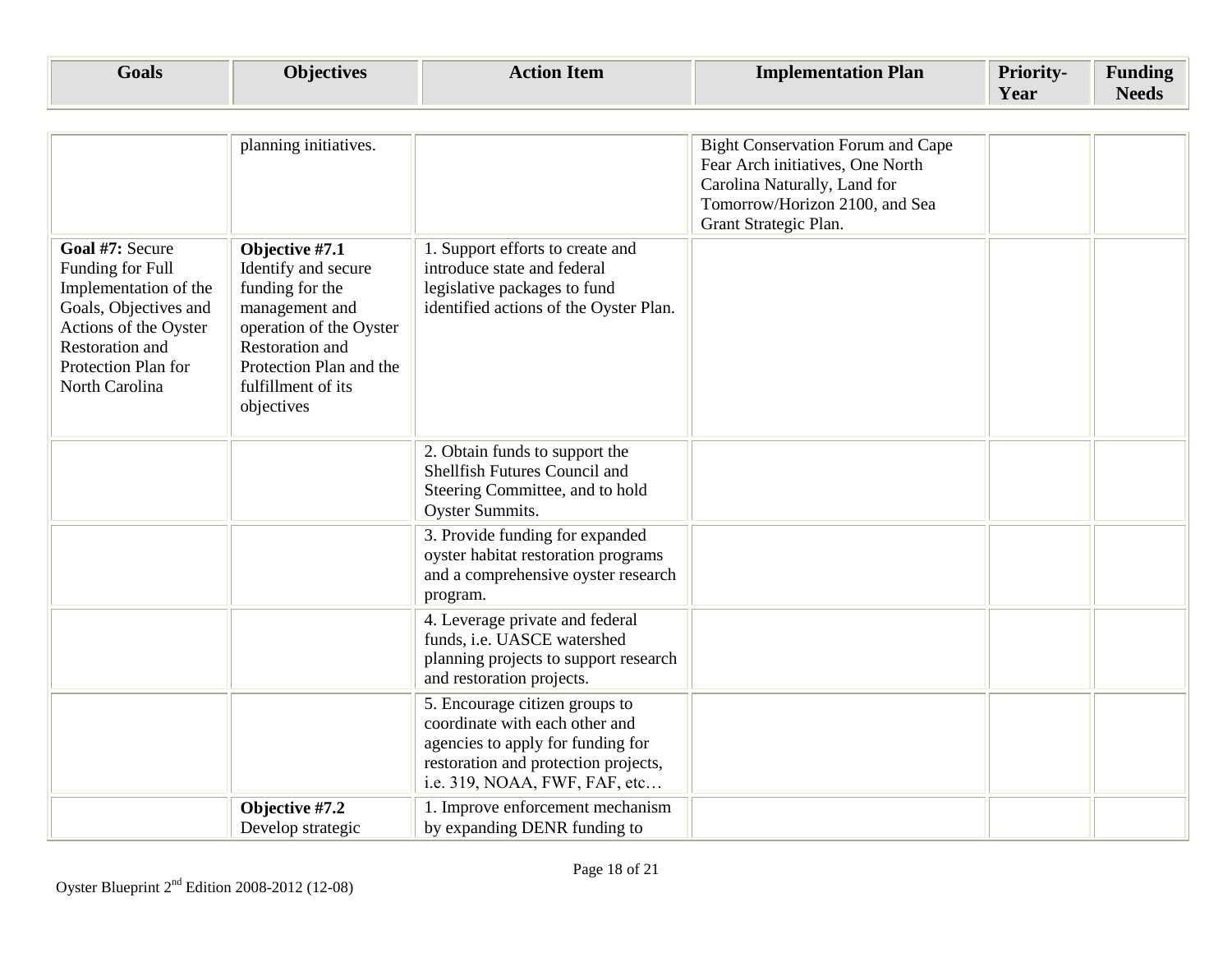| <b>Goals</b> | <b>Objectives</b>                                                                                                                    | <b>Action Item</b>                                                                                                                                                                                                                                                      | <b>Implementation Plan</b> | <b>Priority-</b><br>Year | <b>Funding</b><br><b>Needs</b> |
|--------------|--------------------------------------------------------------------------------------------------------------------------------------|-------------------------------------------------------------------------------------------------------------------------------------------------------------------------------------------------------------------------------------------------------------------------|----------------------------|--------------------------|--------------------------------|
|              |                                                                                                                                      |                                                                                                                                                                                                                                                                         |                            |                          |                                |
|              | planning for securing<br>\$100 million a year in<br>funding for projects<br>that will protect and<br>restore shellfishing<br>waters. | maintain existing staff levels and<br>hire Division of Water Quality<br>(DWQ), Division of Coastal<br>Management (DCM), and Division<br>of Environmental Health (DEH) and<br>Division of Land Resources (DLR)<br>permit and enforcement staff.                          |                            |                          |                                |
|              |                                                                                                                                      | 3. Prioritize and pursue land<br>acquisition and conservation<br>easement grants to preserve pristine<br>and threatened watersheds adjacent<br>to productive shellfish growing areas<br>(CWMTF, DOT mitigation/EEP<br>funds, NOAA, USFWS and other<br>funding sources). |                            |                          |                                |
|              |                                                                                                                                      | 4. Pursue grants and loans directed<br>at cleaning up existing sources of<br>point and non-point pollution in<br>priority shellfish waters and<br>watersheds (CWMTF, APNEP,<br>DOT mitigation/EEP, EPA 319,<br>State Revolving Fund, NOAA and<br>other sources).        |                            |                          |                                |
|              |                                                                                                                                      | 5. Pursue grants and develop private<br>partnerships to restore drained<br>watersheds (CWMTF, Farm Bill,<br>CREP, NOAA and others).                                                                                                                                     |                            |                          |                                |
|              |                                                                                                                                      | 6. Secure additional state and federal<br>funding for estuarine<br>restoration/conservation in<br>combination with wetland/upland<br>projects.                                                                                                                          |                            |                          |                                |
|              |                                                                                                                                      | 7. Provide funding and encourage<br>the use of incentives for local<br>governments for protection and                                                                                                                                                                   |                            |                          |                                |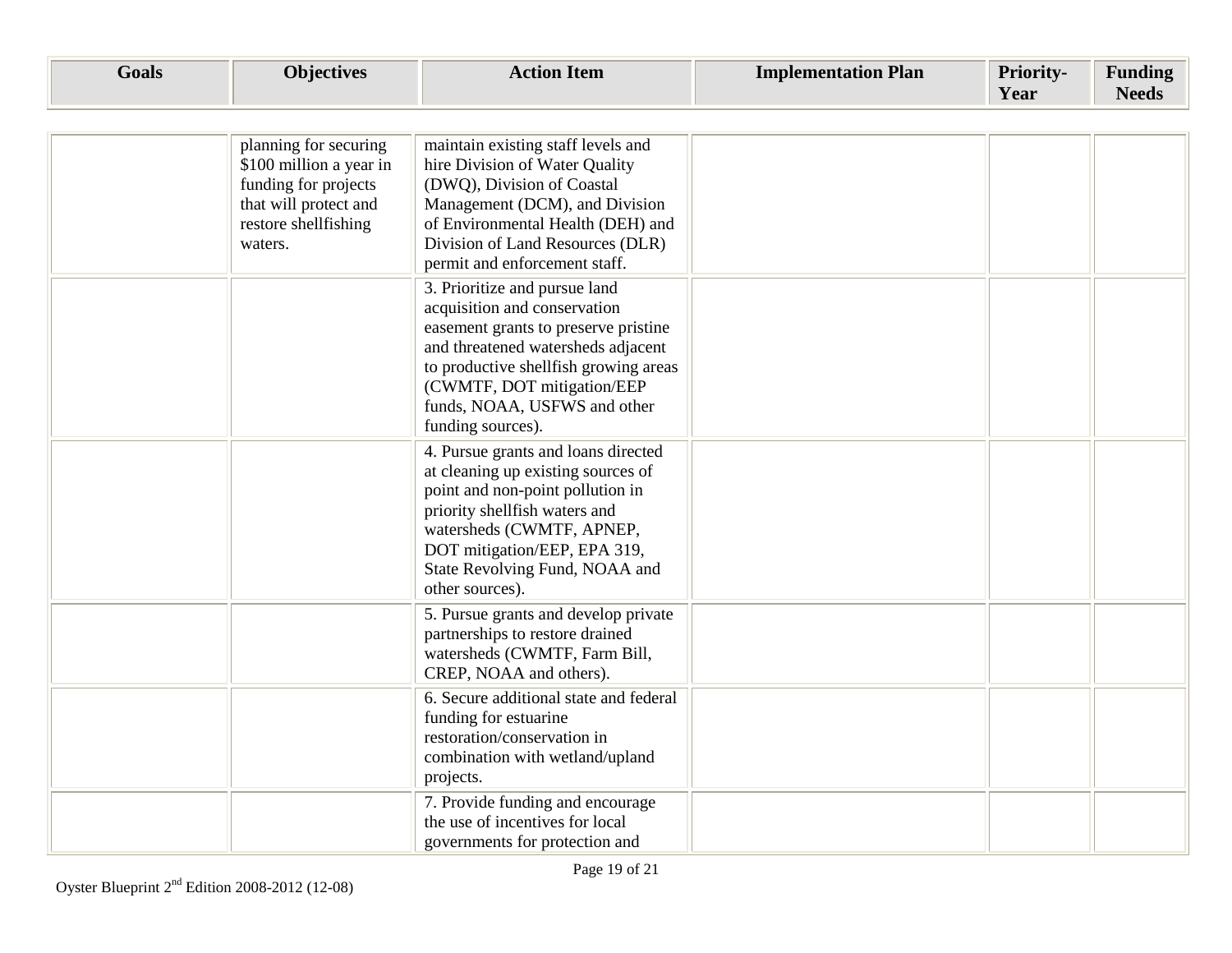| <b>Goals</b> | <b>Objectives</b>                                                                                                                                                                                                                               | <b>Action Item</b>                                                                                                                                                                                                      | <b>Implementation Plan</b> | Priority-<br>Year | <b>Funding</b><br><b>Needs</b> |
|--------------|-------------------------------------------------------------------------------------------------------------------------------------------------------------------------------------------------------------------------------------------------|-------------------------------------------------------------------------------------------------------------------------------------------------------------------------------------------------------------------------|----------------------------|-------------------|--------------------------------|
|              |                                                                                                                                                                                                                                                 |                                                                                                                                                                                                                         |                            |                   |                                |
|              |                                                                                                                                                                                                                                                 | improvement of local oyster habitat;<br>i.e. community stormwater<br>ordinances.                                                                                                                                        |                            |                   |                                |
|              |                                                                                                                                                                                                                                                 | 8. Encourage the N.C. General<br>Assembly to fully fund conservation<br>and protection programs such as the<br>CWMTF at \$100 million annually,<br>Natural Heritage Trust Fund, and<br>Parks and Recreation Trust Fund. |                            |                   |                                |
|              | Objective #7.3<br>Provide funding for an<br>outreach and education<br>program to enhance<br>and expand public<br>support and<br>participation in the<br>restoration and<br>protection of water<br>quality and oyster<br>habitat through action. | 1. Fund the development and<br>distribution of identified outreach<br>needs, materials and resources;                                                                                                                   |                            |                   |                                |
|              |                                                                                                                                                                                                                                                 | 3. Fund biannual public forums on<br>the status of water quality and oyster<br>habitat efforts.                                                                                                                         |                            |                   |                                |
|              | Objective #7.4<br>Fund the creation of<br>resources to support<br>and market a<br>sustainable oyster<br>fishery                                                                                                                                 | 1. Fund incentives,<br>training/continuing education<br>program for mariculture and the<br>implementation of BMPs.                                                                                                      |                            |                   |                                |